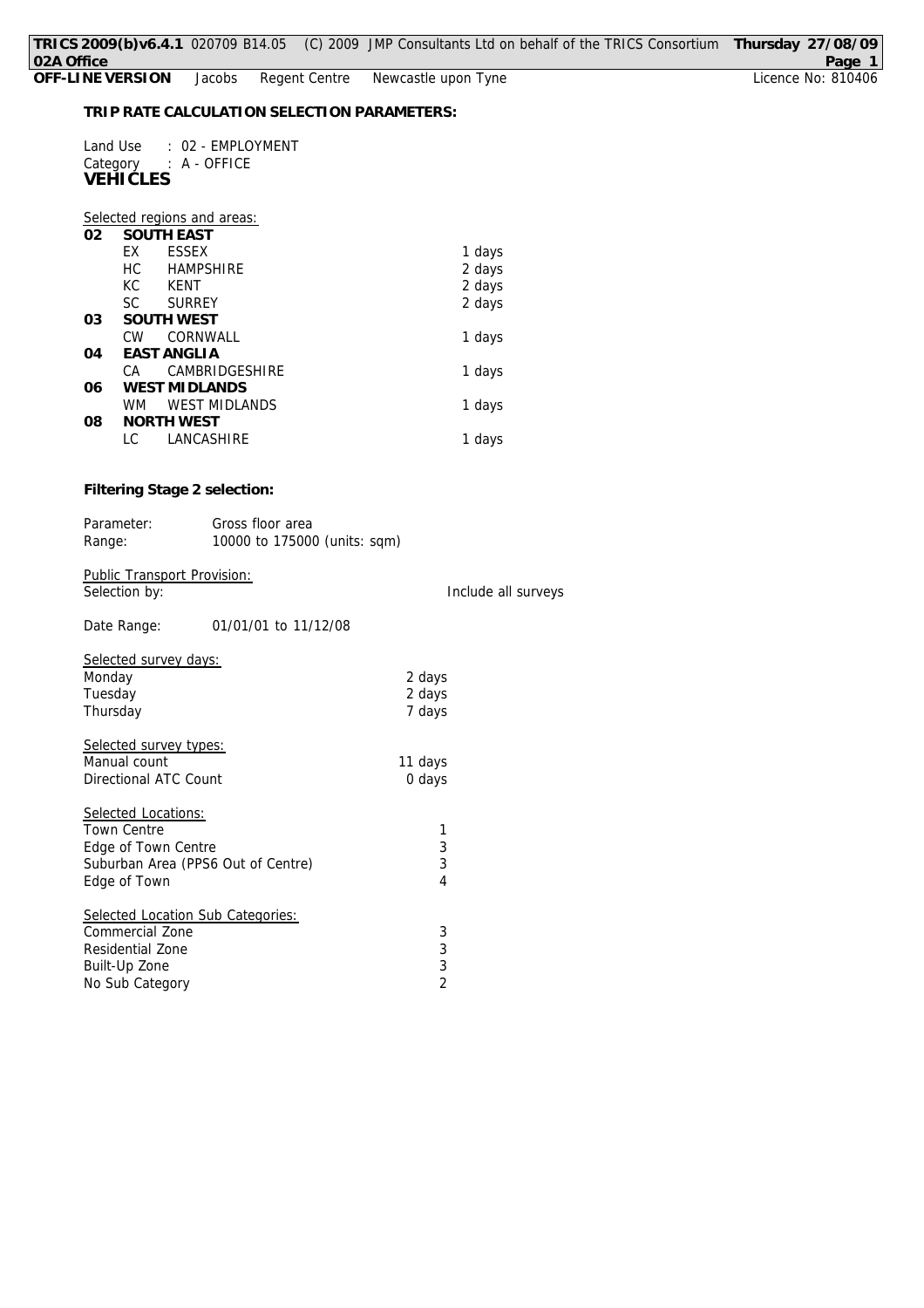**OFF-LINE VERSION** Jacobs Regent Centre Newcastle upon Tyne Licence No: 810406

TRIP RATE for Land Use 02 - EMPLOYMENT/A - OFFICE **VEHICLES Calculation factor: 100 sqm BOLD print indicates peak (busiest) period**

|                     | ARRIVALS         |                  | <b>DEPARTURES</b> |                  |                | <b>TOTALS</b> |                  |                  |       |
|---------------------|------------------|------------------|-------------------|------------------|----------------|---------------|------------------|------------------|-------|
|                     | No.              | Ave.             | Trip              | No.              | Ave.           | Trip          | No.              | Ave.             | Trip  |
| Time Range          | Days             | <b>GFA</b>       | Rate              | Days             | <b>GFA</b>     | Rate          | Days             | <b>GFA</b>       | Rate  |
| $00:00 - 00:30$     | $\mathbf 0$      | 0                | 0.000             | 0                | 0              | 0.000         | 0                | 0                | 0.000 |
| $00:30 - 01:00$     | $\mathbf 0$      | 0                | 0.000             | 0                | 0              | 0.000         | 0                | 0                | 0.000 |
| $01:00 - 01:30$     | $\boldsymbol{0}$ | 0                | 0.000             | $\boldsymbol{0}$ | 0              | 0.000         | $\overline{0}$   | $\boldsymbol{0}$ | 0.000 |
| $01:30 - 02:00$     | $\boldsymbol{0}$ | 0                | 0.000             | $\boldsymbol{0}$ | 0              | 0.000         | 0                | 0                | 0.000 |
| $02:00 - 02:30$     | $\mathbf 0$      | 0                | 0.000             | 0                | 0              | 0.000         | 0                | $\mathbf 0$      | 0.000 |
| $02:30 - 03:00$     | $\boldsymbol{0}$ | 0                | 0.000             | $\boldsymbol{0}$ | 0              | 0.000         | $\overline{0}$   | $\overline{0}$   | 0.000 |
| $03:00 - 03:30$     | $\boldsymbol{0}$ | 0                | 0.000             | 0                | 0              | 0.000         | 0                | 0                | 0.000 |
| $03:30 - 04:00$     | $\boldsymbol{0}$ | 0                | 0.000             | $\boldsymbol{0}$ | 0              | 0.000         | $\overline{0}$   | 0                | 0.000 |
| $04:00 - 04:30$     | $\boldsymbol{0}$ | 0                | 0.000             | $\boldsymbol{0}$ | 0              | 0.000         | $\mathbf 0$      | $\overline{0}$   | 0.000 |
| $04:30 - 05:00$     | $\mathbf 0$      | 0                | 0.000             | $\boldsymbol{0}$ | 0              | 0.000         | 0                | $\boldsymbol{0}$ | 0.000 |
| $05:00 - 05:30$     | $\boldsymbol{0}$ | 0                | 0.000             | $\boldsymbol{0}$ | 0              | 0.000         | $\overline{0}$   | $\boldsymbol{0}$ | 0.000 |
| $05:30 - 06:00$     | $\boldsymbol{0}$ | 0                | 0.000             | 0                | 0              | 0.000         | 0                | 0                | 0.000 |
| $06:00 - 06:30$     | $\mathbf 0$      | 0                | 0.000             | $\mathbf 0$      | 0              | 0.000         | $\overline{0}$   | $\overline{0}$   | 0.000 |
| $06:30 - 07:00$     | $\mathbf 0$      | 0                | 0.000             | 0                | 0              | 0.000         | $\overline{0}$   | $\mathbf 0$      | 0.000 |
| $07:00 - 07:30$     | 11               | 18519            | 0.163             | 11               | 18519          | 0.022         | 11               | 18519            | 0.185 |
| $07:30 - 08:00$     | 11               | 18519            | 0.445             | 11               | 18519          | 0.047         | 11               | 18519            | 0.492 |
| $08:00 - 08:30$     | 11               | 18519            | 0.709             | 11               | 18519          | 0.078         | 11               | 18519            | 0.787 |
| $08:30 - 09:00$     | 11               | 18519            | 0.713             | 11               | 18519          | 0.086         | 11               | 18519            | 0.799 |
| $09:00 - 09:30$     | 11               | 18519            | 0.471             | 11               | 18519          | 0.090         | 11               | 18519            | 0.561 |
| $09:30 - 10:00$     | 11               | 18519            | 0.274             | 11               | 18519          | 0.070         | 11               | 18519            | 0.344 |
| $10:00 - 10:30$     | 11               | 18519            | 0.149             | 11               | 18519          | 0.081         | 11               | 18519            | 0.230 |
| 10:30 - 11:00       | 11               | 18519            | 0.123             | 11               | 18519          | 0.077         | 11               | 18519            | 0.200 |
| $11:00 - 11:30$     | 11               | 18519            | 0.092             | 11               | 18519          | 0.102         | 11               | 18519            | 0.194 |
| $11:30 - 12:00$     | 11               | 18519            | 0.092             | 11               | 18519          | 0.085         | 11               | 18519            | 0.177 |
| $12:00 - 12:30$     | 11               | 18519            | 0.101             | 11               | 18519          | 0.179         | 11               | 18519            | 0.280 |
| $12:30 - 13:00$     | 11               | 18519            | 0.148             | 11               | 18519          | 0.182         | 11               | 18519            | 0.330 |
| $13:00 - 13:30$     | 11               | 18519            | 0.144             | 11               | 18519          | 0.129         | 11               | 18519            | 0.273 |
| 13:30 - 14:00       | 11               | 18519            | 0.162             | 11               | 18519          | 0.134         | 11               | 18519            | 0.296 |
| $14:00 - 14:30$     | 11               | 18519            | 0.143             | 11               | 18519          | 0.113         | 11               | 18519            | 0.256 |
| $14:30 - 15:00$     | 11               | 18519            | 0.090             | 11               | 18519          | 0.105         | 11               | 18519            | 0.195 |
| 15:00 - 15:30       | 11               | 18519            | 0.087             | 11               | 18519          | 0.148         | 11               | 18519            | 0.235 |
| 15:30 - 16:00       | 11               | 18519            | 0.082             | 11               | 18519          | 0.178         | 11               | 18519            | 0.260 |
| $16:00 - 16:30$     | 11               | 18519            | 0.076             | 11               | 18519          | 0.420         | 11               | 18519            | 0.496 |
| 16:30 - 17:00       | 11               | 18519            | 0.082             | 11               | 18519          | 0.450         | 11               | 18519            | 0.532 |
| 17:00 - 17:30       | 11               | 18519            | 0.077             | 11               | 18519          | 0.741         | 11               | 18519            | 0.818 |
| 17:30 - 18:00       | 11               | 18519            | 0.047             | 11               | 18519          | 0.468         | 11               | 18519            | 0.515 |
| 18:00 - 18:30       | 11               | 18519            | 0.032             | 11               | 18519          | 0.277         | 11               | 18519            | 0.309 |
| 18:30 - 19:00       | 11               | 18519            | 0.015             | 11               | 18519          | 0.118         | 11               | 18519            | 0.133 |
| 19:00 - 19:30       | 0                | 0                | 0.000             | $\mathbf 0$      | 0              | 0.000         | 0                | 0                | 0.000 |
| 19:30 - 20:00       | 0                | 0                | 0.000             | 0                | 0              | 0.000         | 0                | 0                | 0.000 |
| $20:00 - 20:30$     | 0                | 0                | 0.000             | 0                | 0              | 0.000         | 0                | 0                | 0.000 |
| $20:30 - 21:00$     | $\mathbf 0$      | 0                | 0.000             | 0                | 0              | 0.000         | 0                | $\overline{0}$   | 0.000 |
| $21:00 - 21:30$     | $\boldsymbol{0}$ | 0                | 0.000             | $\boldsymbol{0}$ | 0              | 0.000         | $\boldsymbol{0}$ | $\boldsymbol{0}$ | 0.000 |
| $21:30 - 22:00$     | 0                | 0                | 0.000             | 0                | 0              | 0.000         | 0                | 0                | 0.000 |
| $22:00 - 22:30$     | $\mathbf 0$      | 0                | 0.000             | 0                | 0              | 0.000         | 0                | 0                | 0.000 |
| $22:30 - 23:00$     | $\boldsymbol{0}$ | 0                | 0.000             | $\boldsymbol{0}$ | $\overline{0}$ | 0.000         | $\overline{0}$   | $\overline{0}$   | 0.000 |
| $23:00 - 23:30$     | $\boldsymbol{0}$ | 0                | 0.000             | $\boldsymbol{0}$ | 0              | 0.000         | 0                | 0                | 0.000 |
| $23:30 - 24:00$     | $\boldsymbol{0}$ | $\boldsymbol{0}$ | 0.000             | $\boldsymbol{0}$ | $\overline{0}$ | 0.000         | $\mathbf 0$      | 0                | 0.000 |
| <b>Total Rates:</b> |                  |                  | 4.517             |                  |                | 4.380         |                  |                  | 8.897 |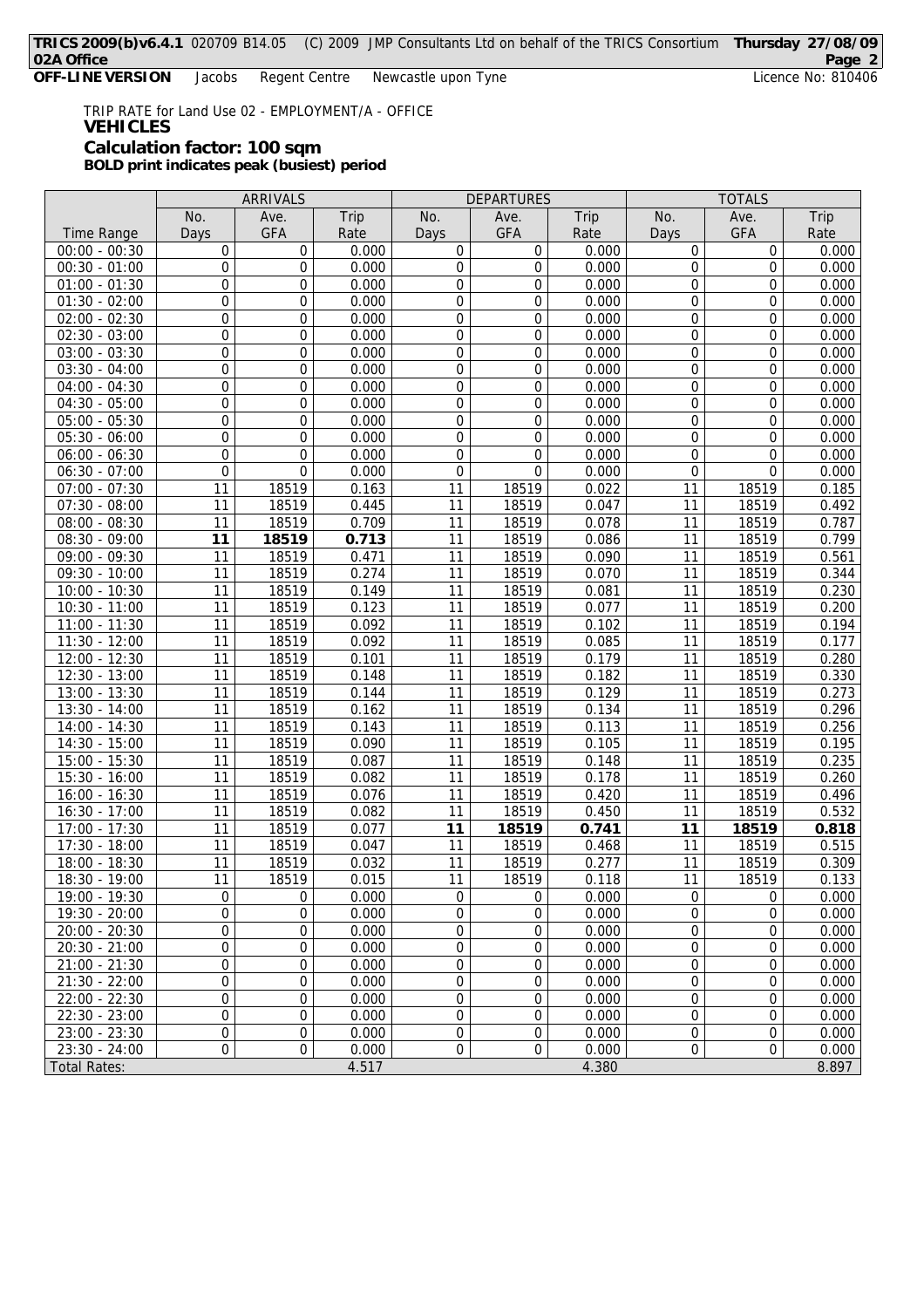|                  |        |  | TRICS 2009(b)v6.4.1 020709 B14.05 (C) 2009 JMP Consultants Ltd on behalf of the TRICS Consortium Thursday 27/08/09 |                    |
|------------------|--------|--|--------------------------------------------------------------------------------------------------------------------|--------------------|
| 02A Office       |        |  |                                                                                                                    | Page 3             |
| OFF-LINE VERSION | Jacobs |  | Regent Centre Dewcastle upon Tyne                                                                                  | Licence No: 810406 |
|                  |        |  |                                                                                                                    |                    |

**Parameter summary**

| Trip rate parameter range selected:      | 10000 - 175000 (units: sqm) |
|------------------------------------------|-----------------------------|
| Survey date date range:                  | 01/01/01 - 11/12/08         |
| Number of weekdays (Monday-Friday):      |                             |
| Number of Saturdays:                     |                             |
| Number of Sundays:                       |                             |
| Surveys manually removed from selection: |                             |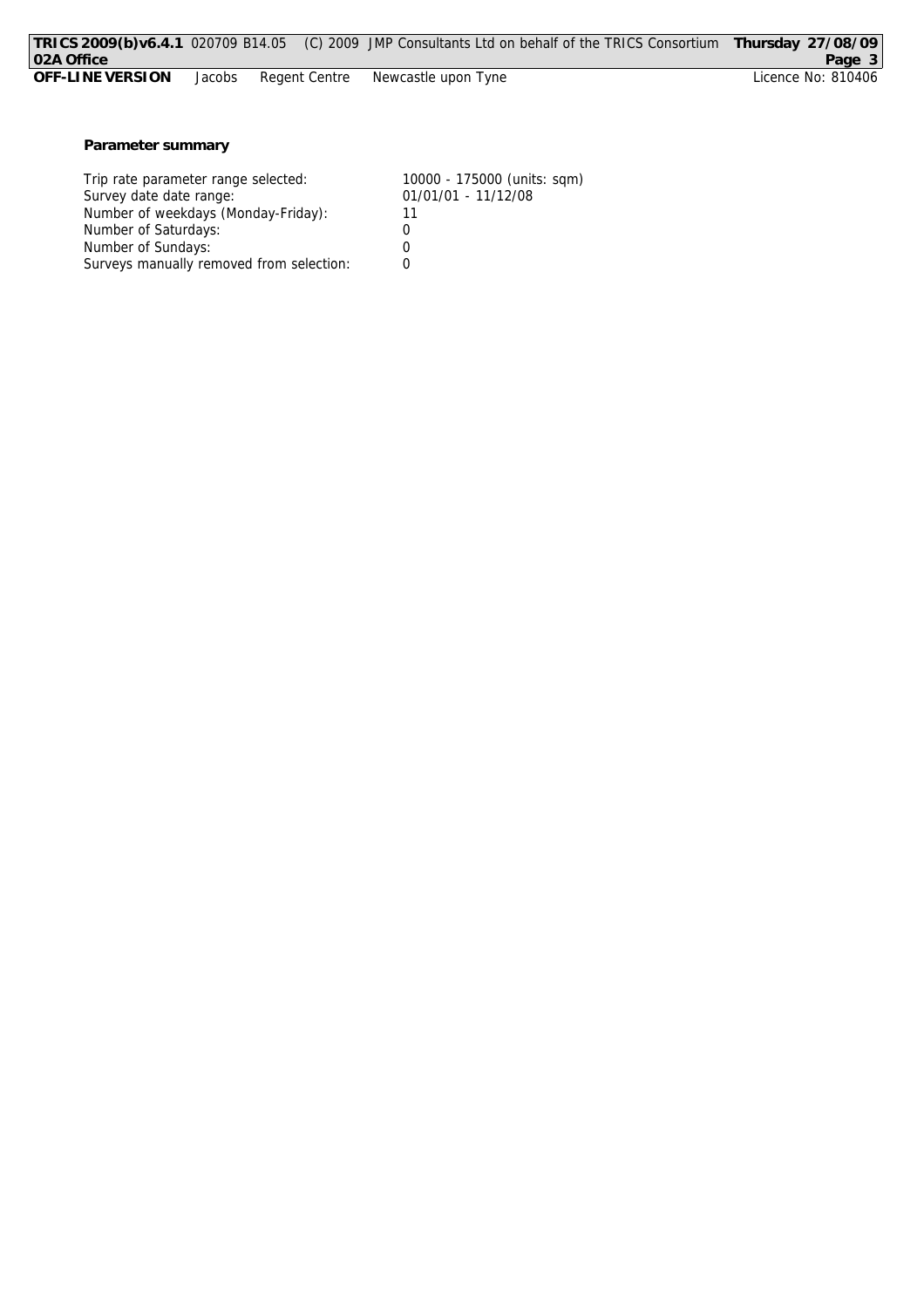Land Use : 02 - EMPLOYMENT Category : D - INDUSTRIAL ESTATE **VEHICLES**

|    | Selected regions and areas:    |        |
|----|--------------------------------|--------|
| 02 | <b>SOUTH EAST</b>              |        |
|    | <b>ESSEX</b><br>FX             | 1 days |
| 04 | EAST ANGLIA                    |        |
|    | <b>SUFFOLK</b><br>SF           | 1 days |
| 05 | <b>EAST MIDLANDS</b>           |        |
|    | <b>DERBYSHIRE</b><br>DS.       | 1 days |
|    | <b>NOTTINGHAMSHIRF</b><br>NΤ   | 1 days |
| 07 | YORKSHIRE & NORTH LINCOLNSHIRE |        |
|    | <b>WEST YORKSHIRE</b><br>WY.   | 1 days |
| 08 | NORTH WEST                     |        |
|    | <b>CHESHIRE</b><br>CH.         | 1 days |
| 09 | <b>NORTH</b>                   |        |
|    | <b>TYNE &amp; WEAR</b><br>TW   | 1 days |

**Filtering Stage 2 selection:**

| Parameter:                  | Gross floor area             |                     |
|-----------------------------|------------------------------|---------------------|
| Range:                      | 20484 to 234115 (units: sqm) |                     |
|                             |                              |                     |
| Public Transport Provision: |                              |                     |
| Selection by:               |                              | Include all surveys |

Date Range: 01/01/01 to 07/09/08

| Selected survey days:              |        |
|------------------------------------|--------|
| Monday                             | 1 days |
| Tuesday                            | 2 days |
| Thursday                           | 2 days |
| Friday                             | 2 days |
| Selected survey types:             |        |
| Manual count                       | 7 days |
| Directional ATC Count              | 0 days |
| Selected Locations:                |        |
| Suburban Area (PPS6 Out of Centre) | 2      |
| Edge of Town                       | 5      |
| Selected Location Sub Categories:  |        |
| Industrial Zone                    | 4      |
| Built-Up Zone                      | 1      |
| No Sub Category                    | 2      |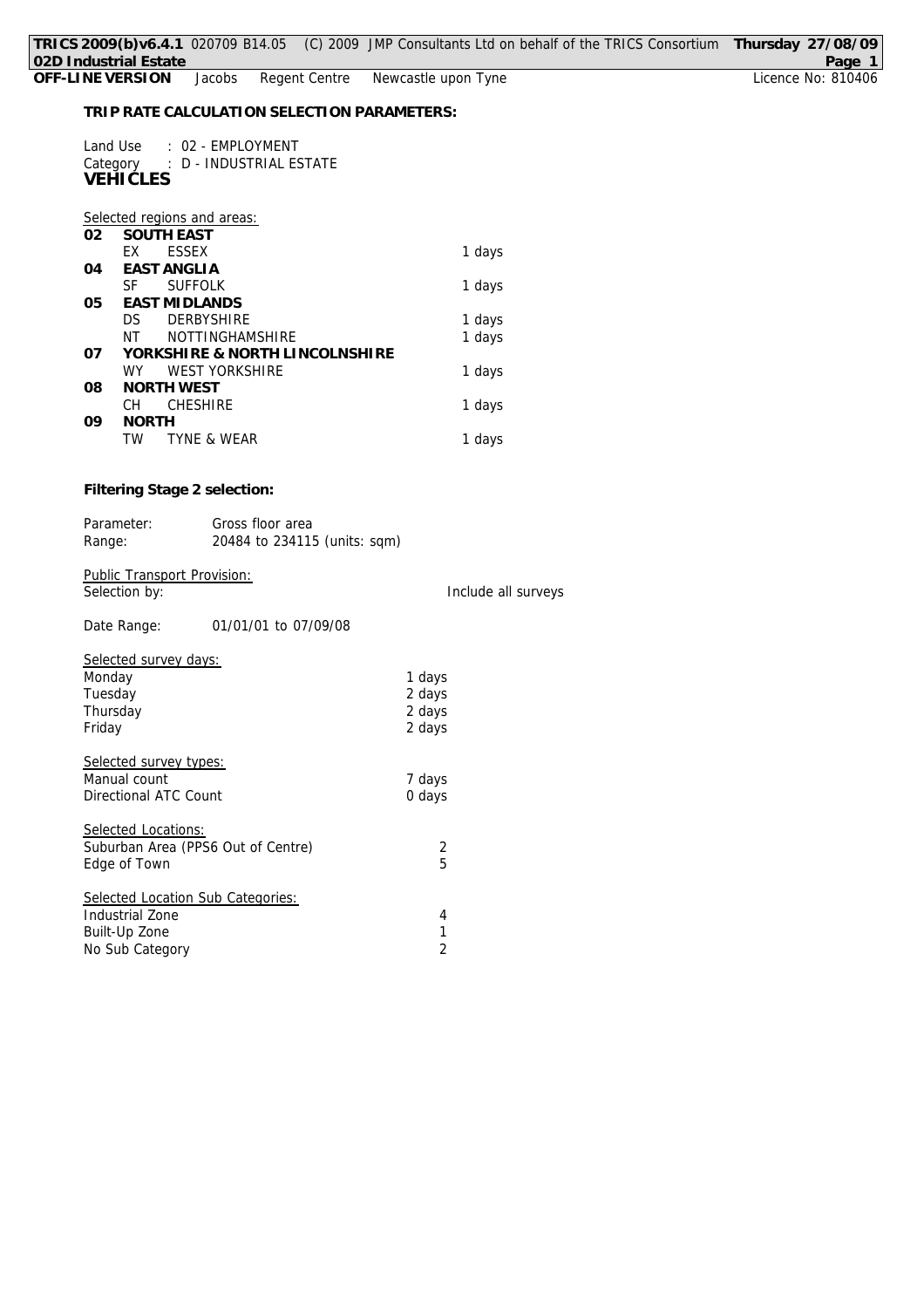TRIP RATE for Land Use 02 - EMPLOYMENT/D - INDUSTRIAL ESTATE **VEHICLES Calculation factor: 100 sqm BOLD print indicates peak (busiest) period**

ARRIVALS DEPARTURES TOTALS No. | Ave. | Trip | No. | Ave. | Trip | No. | Ave. | Trip Time Range | Days | GFA | Rate | Days | GFA | Rate | Days | GFA | Rate 00:00 - 00:30 0 0 0.000 0 0 0.000 0 0 0.000 00:30 - 01:00 0 0 0.000 0 0 0.000 0 0 0.000 01:00 - 01:30 0 0 0.000 0 0 0.000 0 0 0.000 01:30 - 02:00 0 0 0.000 0 0 0.000 0 0 0.000 02:00 - 02:30 0 0 0.000 0 0 0.000 0 0 0.000 02:30 - 03:00 0 0 0.000 0 0 0.000 0 0 0.000 03:00 - 03:30 0 0 0.000 0 0 0.000 0 0 0.000  $03:30 - 04:00$  0 0 0 0.000 0 0 0.000 0 0.000 0 0.000 0 0.000  $04:00 - 04:30$  0 0 0.000 0 0 0.000 0 0.000 0 0.000 0 0.000  $04:30 - 05:00$  0 0 0 0.000 0 0 0.000 0 0.000 0 0.000 05:00 - 05:30 0 0 0.000 0 0 0.000 0 0 0.000 05:30 - 06:00 0 0 0.000 0 0 0.000 0 0 0.000 06:00 - 06:30 0 0 0.000 0 0 0.000 0 0 0.000 06:30 - 07:00 0 0 0.000 0 0 0.000 0 0 0.000 07:00 - 07:30 7 44885 0.130 7 44885 0.054 7 44885 0.184 07:30 - 08:00 7 | 44885 | 0.165 | 7 | 44885 | 0.078 | 7 | 44885 | 0.243 08:00 - 08:30 7 44885 0.154 7 44885 0.068 7 44885 0.222<br>08:30 - 09:00 7 44885 0.173 7 44885 0.076 7 44885 0.249 08:30 - 09:00 **7 44885 0.173** 7 44885 0.076 **7 44885 0.249** 09:00 - 09:30 7 44885 0.126 7 44885 0.078 7 44885 0.204 09:30 - 10:00 7 44885 0.090 7 44885 0.088 7 44885 0.178 10:00 - 10:30 7 44885 0.097 7 44885 0.096 7 44885 0.193 10:30 - 11:00 7 44885 0.090 7 44885 0.088 7 44885 0.178 11:00 - 11:30 7 44885 0.091 7 44885 0.096 7 44885 0.187 11:30 - 12:00 7 44885 0.101 7 44885 0.111 7 44885 0.212 12:00 - 12:30 7 44885 0.087 7 44885 0.120 7 44885 0.207 12:30 - 13:00 7 44885 0.094 7 44885 0.104 7 44885 0.198 13:00 - 13:30 7 44885 0.113 7 44885 0.126 7 44885 0.239 13:30 - 14:00 7 44885 0.114 7 44885 0.096 7 44885 0.210<br>14:00 - 14:30 7 44885 0.098 7 44885 0.109 7 44885 0.207 14:00 - 14:30 7 44885 0.098 7 44885 0.109 7 44885 0.207 14:30 - 15:00 7 44885 0.086 7 44885 0.096 7 44885 0.182 15:00 - 15:30 7 44885 0.078 7 44885 0.101 7 44885 0.179 15:30 - 16:00 7 44885 0.081 7 44885 0.113 7 44885 0.194 16:00 - 16:30 7 44885 0.074 7 44885 0.137 7 44885 0.211 16:30 - 17:00 7 44885 0.075 **7 44885 0.173** 7 44885 0.248 17:00 - 17:30 7 44885 0.051 7 44885 0.167 7 44885 0.218 17:30 - 18:00 7 44885 0.036 7 44885 0.122 7 44885 0.158 18:00 - 18:30 7 44885 0.034 7 44885 0.068 7 44885 0.102 18:30 - 19:00 7 44885 0.026 7 44885 0.046 7 44885 0.072 19:00 - 19:30 0 0 0.000 0 0 0.000 0 0 0.000 19:30 - 20:00 0 0 0.000 0 0 0.000 0 0 0.000 20:00 - 20:30 0 0 0.000 0 0 0.000 0 0 0.000 20:30 - 21:00 0 0 0.000 0 0 0.000 0 0 0.000  $21:00 - 21:30$  0 0.000 0 0 0.000 0 0.000 0 0 21:30 - 22:00 0 0 0.000 0 0 0.000 0 0 0.000 22:00 - 22:30 0 0 0.000 0 0 0.000 0 0 0.000 22:30 - 23:00 0 0 0.000 0 0 0.000 0 0 0.000  $23:00 - 23:30$  0 0 0.000 0 0 0.000 0 0.000 0 0.000  $23:30 - 24:00$  0 0 0 0.000 0 0 0.000 0 0.000 0 0.000 Total Rates: 2.264 2.411 4.675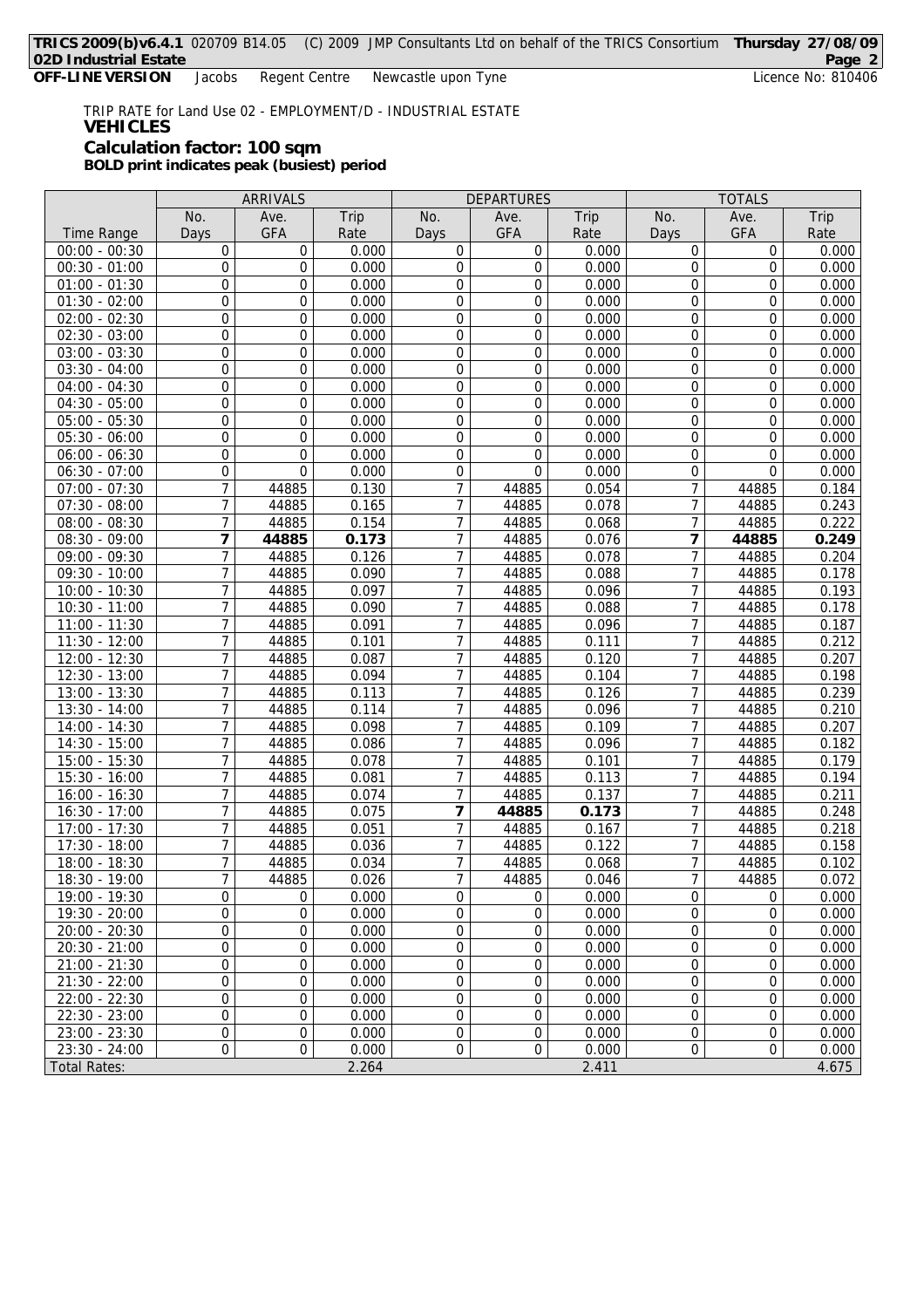|                       |        |               | TRICS 2009(b)v6.4.1 020709 B14.05 (C) 2009 JMP Consultants Ltd on behalf of the TRICS Consortium | Thursday 27/08/09  |
|-----------------------|--------|---------------|--------------------------------------------------------------------------------------------------|--------------------|
| 02D Industrial Estate |        |               |                                                                                                  | Page 3             |
| OFF-LINE VERSION      | Jacobs | Regent Centre | Newcastle upon Tyne                                                                              | Licence No: 810406 |
|                       |        |               |                                                                                                  |                    |
|                       |        |               |                                                                                                  |                    |
|                       |        |               |                                                                                                  |                    |
| Parameter summary     |        |               |                                                                                                  |                    |
|                       |        |               |                                                                                                  |                    |

| Trip rate parameter range selected:      | 20484 - 234115 (units: sqm) |
|------------------------------------------|-----------------------------|
| Survey date date range:                  | 01/01/01 - 07/09/08         |
| Number of weekdays (Monday-Friday):      |                             |
| Number of Saturdays:                     | $\left( \right)$            |
| Number of Sundays:                       | Ω                           |
| Surveys manually removed from selection: |                             |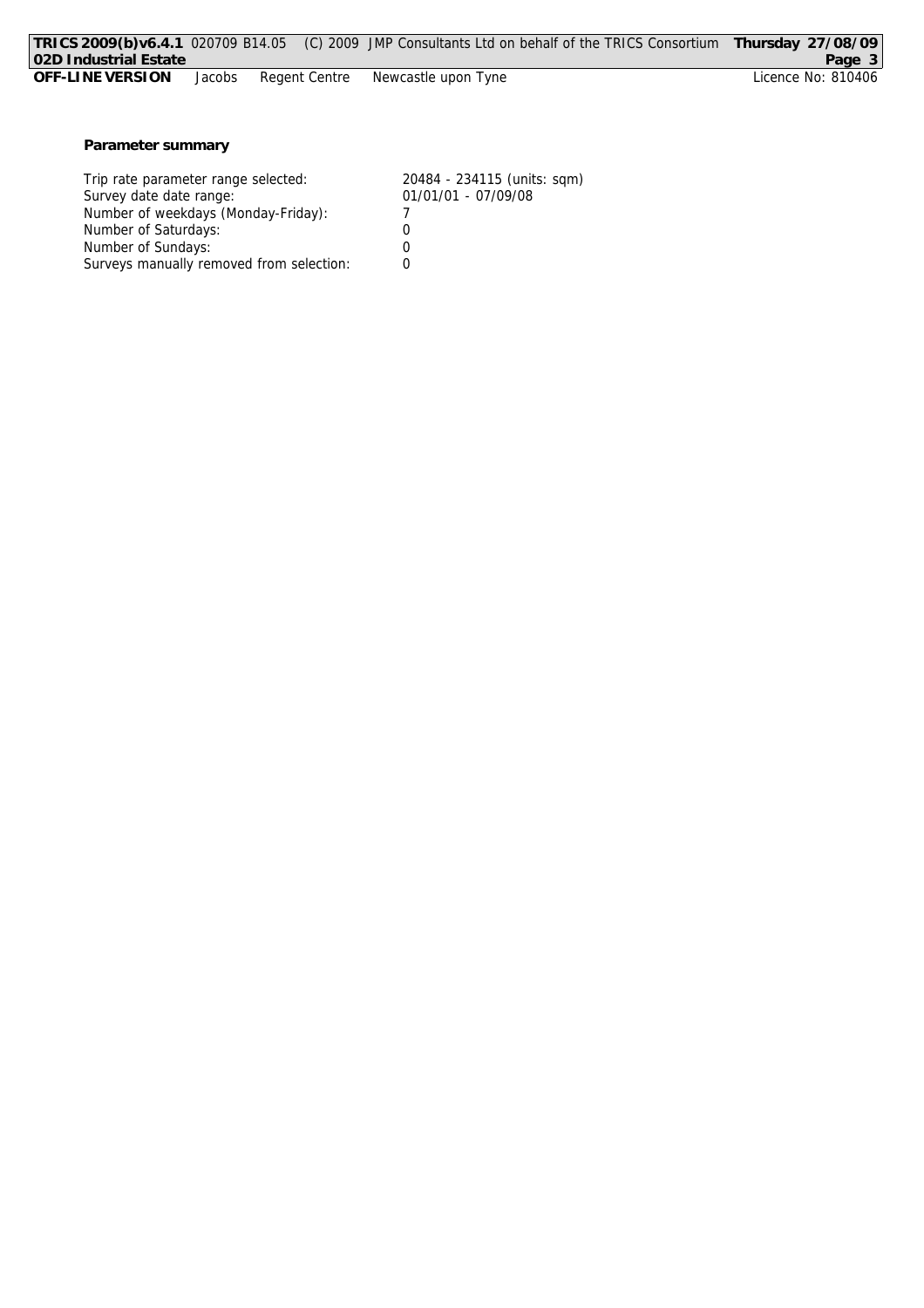| 02F Warehousing                                                 |                                                              | TRICS 2009(b)v6.4.1 020709 B14.05 (C) 2009 JMP Consultants Ltd on behalf of the TRICS Consortium Thursday 27/08/09 | Page 1             |
|-----------------------------------------------------------------|--------------------------------------------------------------|--------------------------------------------------------------------------------------------------------------------|--------------------|
| OFF-LINE VERSION                                                | Jacobs                                                       | Regent Centre<br>Newcastle upon Tyne                                                                               | Licence No: 810406 |
|                                                                 |                                                              | TRIP RATE CALCULATION SELECTION PARAMETERS:                                                                        |                    |
| Land Use<br><b>VEHIČLES</b>                                     | : 02 - EMPLOYMENT<br>Category : F - WAREHOUSING (COMMERCIAL) |                                                                                                                    |                    |
| 02                                                              | Selected regions and areas:<br>SOUTH EAST                    |                                                                                                                    |                    |
| <b>BU</b><br>HF.                                                | BUCKINGHAMSHIRE<br>HERTFORDSHIRE                             | 1 days<br>2 days                                                                                                   |                    |
| 06<br><b>WO</b>                                                 | <b>WEST MIDLANDS</b><br>WORCESTERSHIRE                       | 1 days                                                                                                             |                    |
| <b>NORTH</b><br>09<br><b>TV</b>                                 | <b>TEES VALLEY</b>                                           | 2 days                                                                                                             |                    |
| WALES<br>10<br><b>NW</b>                                        | <b>NEWPORT</b>                                               | 1 days                                                                                                             |                    |
| Parameter:<br>Range:                                            | Filtering Stage 2 selection:<br>Gross floor area             | 15881 to 80066 (units: sqm)                                                                                        |                    |
| Selection by:                                                   | Public Transport Provision:                                  | Include all surveys                                                                                                |                    |
| Date Range:                                                     | 01/01/01 to 07/10/08                                         |                                                                                                                    |                    |
| Selected survey days:<br>Tuesday<br>Thursday<br>Friday          |                                                              | 1 days<br>4 days<br>2 days                                                                                         |                    |
| Selected survey types:<br>Manual count<br>Directional ATC Count |                                                              | 7 days<br>0 days                                                                                                   |                    |
| Selected Locations:<br>Edge of Town                             | Suburban Area (PPS6 Out of Centre)                           | 2<br>5                                                                                                             |                    |
| <b>Industrial Zone</b><br>Commercial Zone<br>No Sub Category    | Selected Location Sub Categories:                            | 4<br>$\overline{2}$<br>1                                                                                           |                    |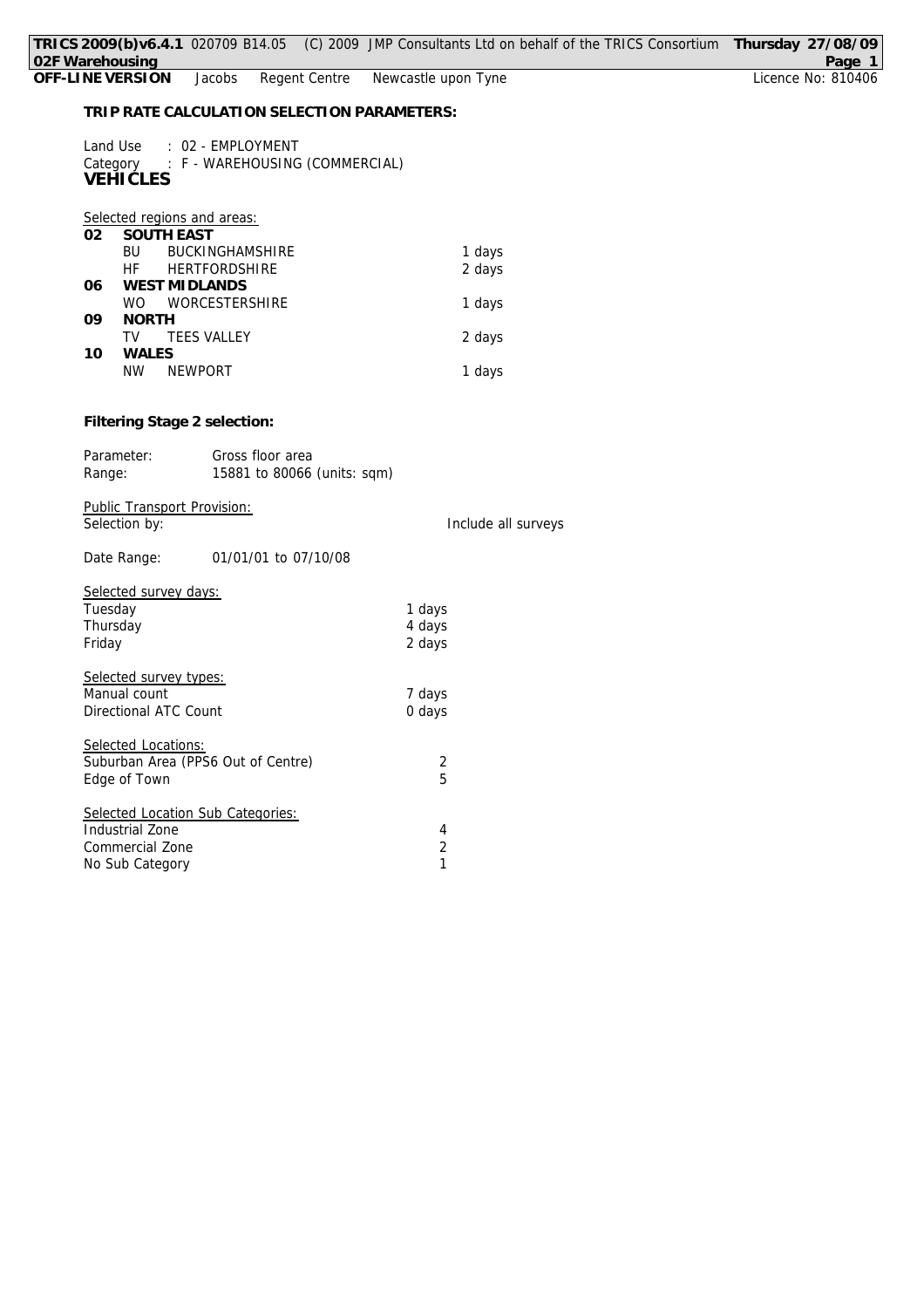TRIP RATE for Land Use 02 - EMPLOYMENT/F - WAREHOUSING (COMMERCIAL) **VEHICLES Calculation factor: 100 sqm**

**BOLD print indicates peak (busiest) period**

|                     | ARRIVALS         |                | <b>DEPARTURES</b> |                  |             | <b>TOTALS</b> |                |                  |       |
|---------------------|------------------|----------------|-------------------|------------------|-------------|---------------|----------------|------------------|-------|
|                     | No.              | Ave.           | Trip              | No.              | Ave.        | Trip          | No.            | Ave.             | Trip  |
| <b>Time Range</b>   | Days             | <b>GFA</b>     | Rate              | Days             | <b>GFA</b>  | Rate          | Days           | <b>GFA</b>       | Rate  |
| $00:00 - 00:30$     | $\mathbf 0$      | 0              | 0.000             | 0                | 0           | 0.000         | 0              | 0                | 0.000 |
| $00:30 - 01:00$     | 0                | 0              | 0.000             | 0                | 0           | 0.000         | $\mathbf 0$    | $\mathbf 0$      | 0.000 |
| $01:00 - 01:30$     | $\boldsymbol{0}$ | 0              | 0.000             | 0                | 0           | 0.000         | $\overline{0}$ | 0                | 0.000 |
| $01:30 - 02:00$     | 0                | 0              | 0.000             | $\boldsymbol{0}$ | 0           | 0.000         | $\overline{0}$ | 0                | 0.000 |
| $02:00 - 02:30$     | 0                | 0              | 0.000             | $\boldsymbol{0}$ | $\mathbf 0$ | 0.000         | $\overline{0}$ | $\overline{0}$   | 0.000 |
| $02:30 - 03:00$     | $\boldsymbol{0}$ | 0              | 0.000             | 0                | 0           | 0.000         | 0              | 0                | 0.000 |
| $03:00 - 03:30$     | 0                | 0              | 0.000             | 0                | 0           | 0.000         | 0              | 0                | 0.000 |
| $03:30 - 04:00$     | $\boldsymbol{0}$ | $\overline{0}$ | 0.000             | 0                | 0           | 0.000         | $\overline{0}$ | $\overline{0}$   | 0.000 |
| $04:00 - 04:30$     | $\boldsymbol{0}$ | 0              | 0.000             | $\boldsymbol{0}$ | 0           | 0.000         | $\overline{0}$ | 0                | 0.000 |
| $04:30 - 05:00$     | $\boldsymbol{0}$ | 0              | 0.000             | $\boldsymbol{0}$ | 0           | 0.000         | 0              | 0                | 0.000 |
| $05:00 - 05:30$     | $\boldsymbol{0}$ | 0              | 0.000             | 0                | 0           | 0.000         | $\overline{0}$ | 0                | 0.000 |
| $05:30 - 06:00$     | $\boldsymbol{0}$ | 0              | 0.000             | 0                | 0           | 0.000         | 0              | 0                | 0.000 |
| $06:00 - 06:30$     | $\mathbf{1}$     | 30187          | 0.036             | 1                | 30187       | 0.086         | 1              | 30187            | 0.122 |
| $06:30 - 07:00$     | $\mathbf{1}$     | 30187          | 0.056             | 1                | 30187       | 0.063         | $\mathbf{1}$   | 30187            | 0.119 |
| $07:00 - 07:30$     | $\overline{7}$   | 44096          | 0.040             | $\overline{7}$   | 44096       | 0.046         | 7              | 44096            | 0.086 |
| $07:30 - 08:00$     | $\overline{7}$   | 44096          | 0.068             | 7                | 44096       | 0.033         | 7              | 44096            | 0.101 |
| $08:00 - 08:30$     | $\overline{7}$   | 44096          | 0.039             | $\overline{7}$   | 44096       | 0.028         | 7              | 44096            | 0.067 |
| $08:30 - 09:00$     | 7                | 44096          | 0.058             | 7                | 44096       | 0.030         | 7              | 44096            | 0.088 |
| $09:00 - 09:30$     | $\overline{7}$   | 44096          | 0.050             | 7                | 44096       | 0.033         | 7              | 44096            | 0.083 |
| $09:30 - 10:00$     | $\overline{7}$   | 44096          | 0.056             | 7                | 44096       | 0.035         | 7              | 44096            | 0.091 |
| $10:00 - 10:30$     | $\overline{7}$   | 44096          | 0.035             | 7                | 44096       | 0.039         | 7              | 44096            | 0.074 |
| $10:30 - 11:00$     | $\overline{7}$   | 44096          | 0.035             | $\overline{7}$   | 44096       | 0.032         | 7              | 44096            | 0.067 |
| $11:00 - 11:30$     | $\overline{7}$   | 44096          | 0.037             | 7                | 44096       | 0.031         | 7              | 44096            | 0.068 |
| $11:30 - 12:00$     | $\overline{7}$   | 44096          | 0.040             | 7                | 44096       | 0.036         | 7              | 44096            | 0.076 |
| 12:00 - 12:30       | $\overline{7}$   | 44096          | 0.040             | $\overline{7}$   | 44096       | 0.041         | 7              | 44096            | 0.081 |
| $12:30 - 13:00$     | $\overline{7}$   | 44096          | 0.038             | 7                | 44096       | 0.039         | 7              | 44096            | 0.077 |
| $13:00 - 13:30$     | $\overline{7}$   | 44096          | 0.064             | 7                | 44096       | 0.046         | 7              | 44096            | 0.110 |
| $13:30 - 14:00$     | 7                | 44096          | 0.116             | $\overline{7}$   | 44096       | 0.098         | 7              | 44096            | 0.214 |
| $14:00 - 14:30$     | $\overline{7}$   | 44096          | 0.052             | 7                | 44096       | 0.092         | 7              | 44096            | 0.144 |
| $14:30 - 15:00$     | $\overline{7}$   | 44096          | 0.060             | 7                | 44096       | 0.075         | 7              | 44096            | 0.135 |
| 15:00 - 15:30       | $\overline{7}$   | 44096          | 0.038             | 7                | 44096       | 0.061         | 7              | 44096            | 0.099 |
| 15:30 - 16:00       | $\overline{7}$   | 44096          | 0.051             | $\overline{7}$   | 44096       | 0.060         | 7              | 44096            | 0.111 |
| $16:00 - 16:30$     | $\overline{7}$   | 44096          | 0.040             | $\overline{7}$   | 44096       | 0.061         | 7              | 44096            | 0.101 |
| 16:30 - 17:00       | $\overline{7}$   | 44096          | 0.036             | 7                | 44096       | 0.065         | 7              | 44096            | 0.101 |
| $17:00 - 17:30$     | $\overline{7}$   | 44096          | 0.027             | 7                | 44096       | 0.053         | 7              | 44096            | 0.080 |
| 17:30 - 18:00       | $\overline{7}$   | 44096          | 0.047             | 7                | 44096       | 0.056         | 7              | 44096            | 0.103 |
| $18:00 - 18:30$     | 6                | 46414          | 0.019             | 6                | 46414       | 0.038         | 6              | 46414            | 0.057 |
| 18:30 - 19:00       | $\boldsymbol{6}$ | 46414          | 0.018             | 6                | 46414       | 0.023         | 6              | 46414            | 0.041 |
| 19:00 - 19:30       | 0                | 0              | 0.000             | 0                | 0           | 0.000         | $\mathbf 0$    | $\mathbf 0$      | 0.000 |
| 19:30 - 20:00       | $\boldsymbol{0}$ | 0              | 0.000             | 0                | 0           | 0.000         | 0              | 0                | 0.000 |
| $20:00 - 20:30$     | $\boldsymbol{0}$ | 0              | 0.000             | 0                | 0           | 0.000         | $\mathbf 0$    | 0                | 0.000 |
| $20:30 - 21:00$     | 0                | 0              | 0.000             | 0                | 0           | 0.000         | 0              | 0                | 0.000 |
| $21:00 - 21:30$     | $\boldsymbol{0}$ | 0              | 0.000             | 0                | 0           | 0.000         | 0              | $\boldsymbol{0}$ | 0.000 |
| $21:30 - 22:00$     | 0                | 0              | 0.000             | $\boldsymbol{0}$ | 0           | 0.000         | 0              | 0                | 0.000 |
| $22:00 - 22:30$     | $\boldsymbol{0}$ | 0              | 0.000             | $\boldsymbol{0}$ | 0           | 0.000         | 0              | 0                | 0.000 |
| $22:30 - 23:00$     | $\boldsymbol{0}$ | 0              | 0.000             | 0                | 0           | 0.000         | $\mathbf 0$    | 0                | 0.000 |
| $23:00 - 23:30$     | $\overline{0}$   | 0              | 0.000             | 0                | 0           | 0.000         | 0              | 0                | 0.000 |
| $23:30 - 24:00$     | $\boldsymbol{0}$ | 0              | 0.000             | $\boldsymbol{0}$ | 0           | 0.000         | $\overline{0}$ | 0                | 0.000 |
| <b>Total Rates:</b> |                  |                | 1.196             |                  |             | 1.300         |                |                  | 2.496 |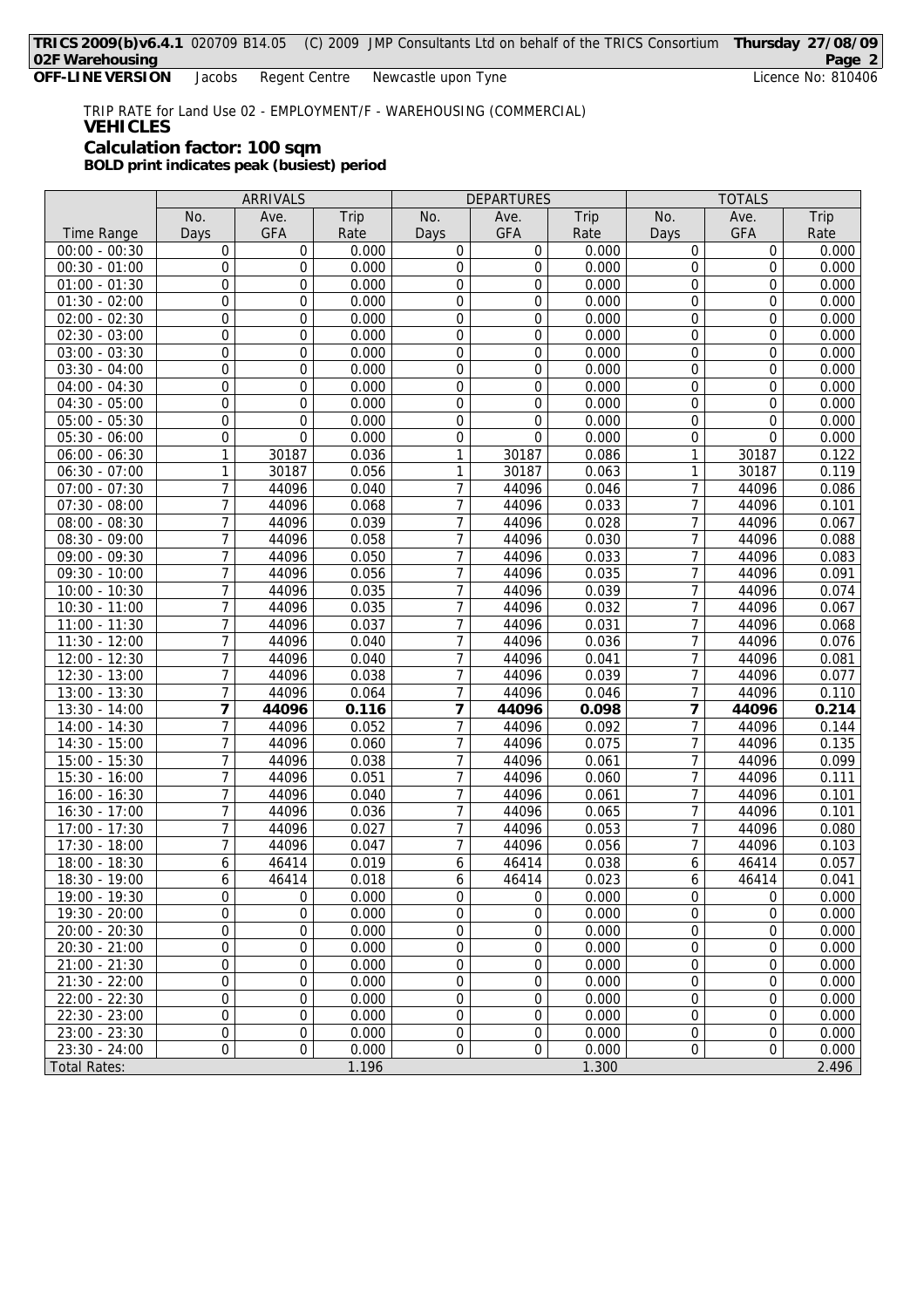|                  |        |  | TRICS 2009(b)v6.4.1 020709 B14.05 (C) 2009 JMP Consultants Ltd on behalf of the TRICS Consortium | Thursday 27/08/09  |
|------------------|--------|--|--------------------------------------------------------------------------------------------------|--------------------|
| 102F Warehousing |        |  |                                                                                                  | Page 3             |
| OFF-LINE VERSION | Jacobs |  | Regent Centre Mewcastle upon Tyne                                                                | Licence No: 810406 |
|                  |        |  |                                                                                                  |                    |
|                  |        |  |                                                                                                  |                    |

**Parameter summary**

| Trip rate parameter range selected:      | 15881 - 80066 (units: sqm) |
|------------------------------------------|----------------------------|
| Survey date date range:                  | 01/01/01 - 07/10/08        |
| Number of weekdays (Monday-Friday):      |                            |
| Number of Saturdays:                     |                            |
| Number of Sundays:                       |                            |
| Surveys manually removed from selection: |                            |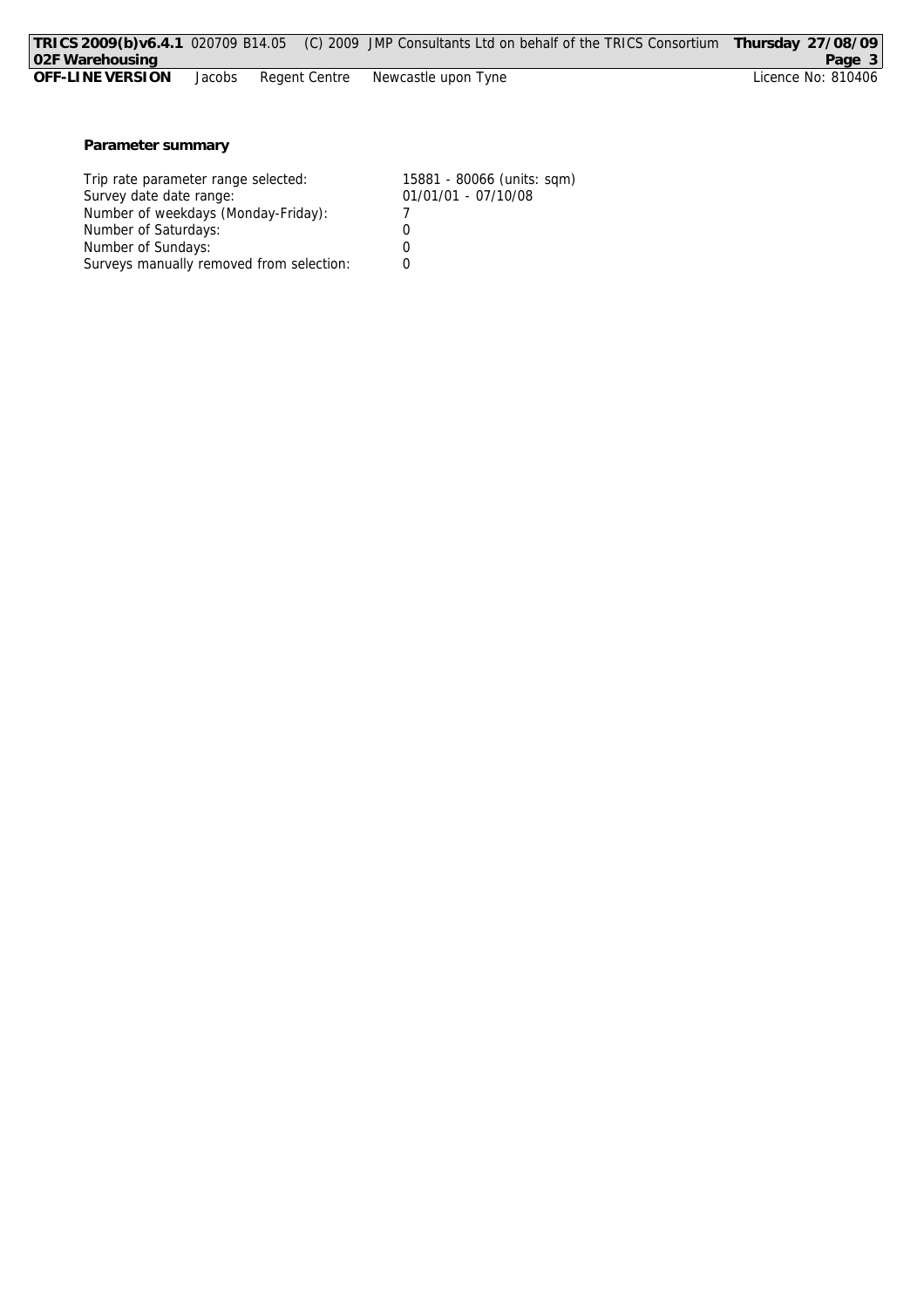# Jacobs Regent Centre

**TRIP RATE CALCULATION SELECTION PARAMETERS:**

| Land Use        | : 03 - RESIDENTIAL                    |
|-----------------|---------------------------------------|
|                 | Category : A - HOUSES PRIVATELY OWNED |
| <b>VEHICLES</b> |                                       |

## *Selected regions and areas:*

| 02 |              | <b>SOUTH EAST</b>         |        |
|----|--------------|---------------------------|--------|
|    | ES           | <b>EAST SUSSEX</b>        | 1 days |
|    | EX           | <b>ESSEX</b>              | 1 days |
| 04 |              | EAST ANGLIA               |        |
|    | CA           | CAMBRIDGESHIRE            | 1 days |
|    | SF.          | <b>SUFFOLK</b>            | 1 days |
| 06 |              | <b>WEST MIDLANDS</b>      |        |
|    | WO.          | <b>WORCESTERSHIRE</b>     | 3 days |
| 08 |              | NORTH WEST                |        |
|    | <b>GM</b>    | <b>GREATER MANCHESTER</b> | 1 days |
|    | MS.          | <b>MERSEYSIDE</b>         | 1 days |
| 09 | <b>NORTH</b> |                           |        |
|    | TV           | <b>TEES VALLEY</b>        | 1 days |
| 10 | WALES        |                           |        |
|    | СF           | CARDIFF                   | 1 days |

# **Filtering Stage 2 selection:**

| Parameter:<br>Range:                                                                             | Number of dwellings<br>201 to 1216 (units: ) |                               |                     |
|--------------------------------------------------------------------------------------------------|----------------------------------------------|-------------------------------|---------------------|
| <b>Public Transport Provision:</b><br>Selection by:                                              |                                              |                               | Include all surveys |
| Date Range:                                                                                      | 01/01/01 to 26/11/08                         |                               |                     |
| Selected survey days:<br>Tuesday<br>Thursday<br>Friday                                           |                                              | 1 days<br>8 days<br>2 days    |                     |
| Selected survey types:<br>Manual count<br>Directional ATC Count                                  |                                              | 11 days<br>0 days             |                     |
| Selected Locations:<br>Edge of Town Centre<br>Suburban Area (PPS6 Out of Centre)<br>Edge of Town | Neighbourhood Centre (PPS6 Local Centre)     | 1<br>2<br>$\overline{1}$<br>1 |                     |
| Selected Location Sub Categories:<br>Residential Zone<br>No Sub Category                         |                                              | 7<br>4                        |                     |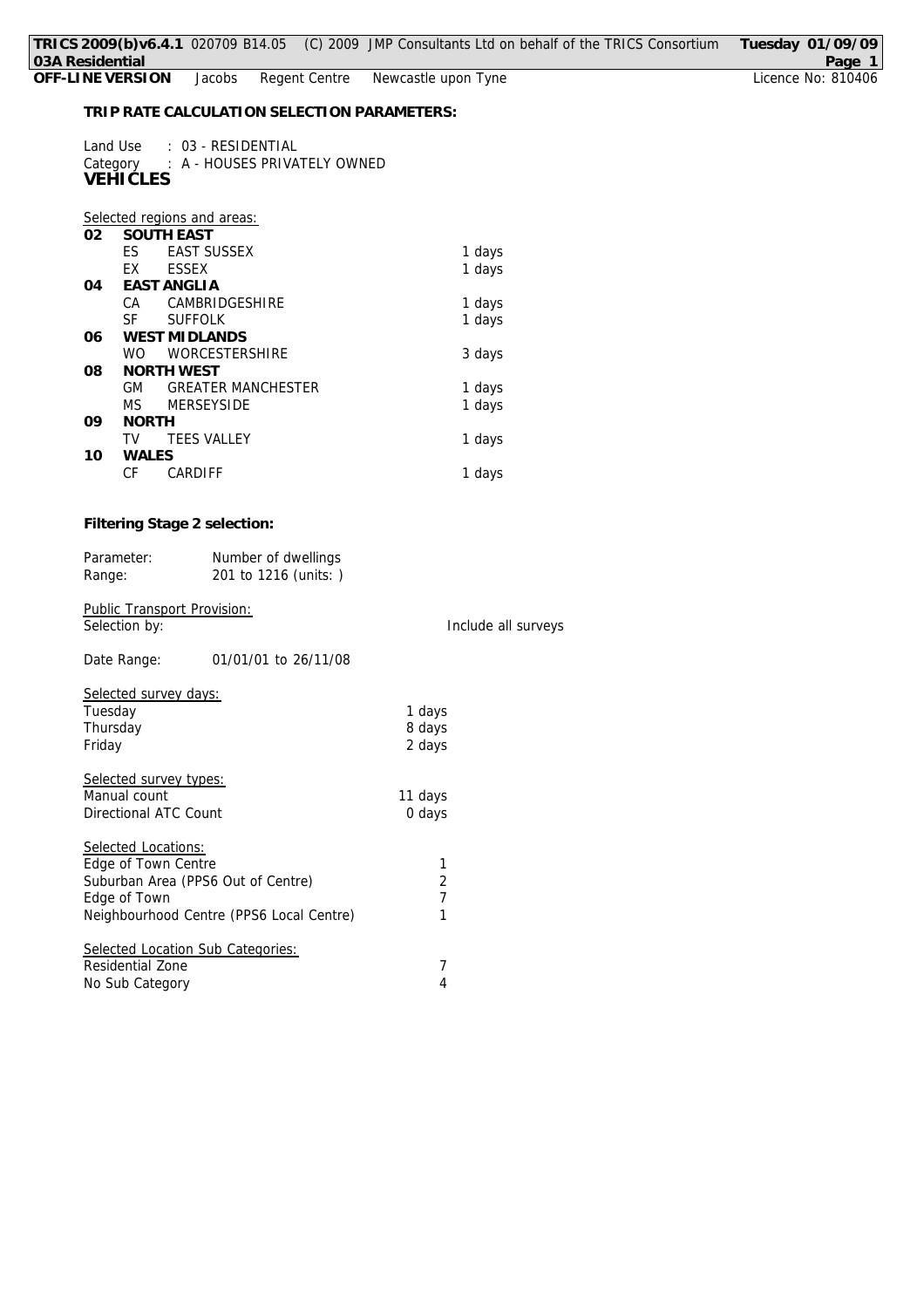TRIP RATE for Land Use 03 - RESIDENTIAL/A - HOUSES PRIVATELY OWNED **VEHICLES Calculation factor: 1 DWELLS BOLD print indicates peak (busiest) period**

|                 | ARRIVALS |                |       | <b>DEPARTURES</b> |               |       | <b>TOTALS</b> |               |       |
|-----------------|----------|----------------|-------|-------------------|---------------|-------|---------------|---------------|-------|
|                 | No.      | Ave.           | Trip  | No.               | Ave.          | Trip  | No.           | Ave.          | Trip  |
| Time Range      | Days     | <b>DWELLS</b>  | Rate  | Days              | <b>DWELLS</b> | Rate  | Days          | <b>DWELLS</b> | Rate  |
| $00:00 - 01:00$ | 0        | 0              | 0.000 | $\Omega$          | 0             | 0.000 | 0             | 0             | 0.000 |
| $01:00 - 02:00$ | 0        | $\Omega$       | 0.000 | 0                 | 0             | 0.000 | 0             | $\Omega$      | 0.000 |
| $02:00 - 03:00$ | 0        | $\Omega$       | 0.000 | 0                 | 0             | 0.000 | 0             | $\Omega$      | 0.000 |
| $03:00 - 04:00$ | 0        | 0              | 0.000 | 0                 | 0             | 0.000 | 0             | 0             | 0.000 |
| $04:00 - 05:00$ | 0        | $\overline{0}$ | 0.000 | 0                 | 0             | 0.000 | 0             | 0             | 0.000 |
| $05:00 - 06:00$ | 0        | $\overline{0}$ | 0.000 | 0                 | 0             | 0.000 | 0             | 0             | 0.000 |
| $06:00 - 07:00$ | 0        | $\Omega$       | 0.000 | $\Omega$          | 0             | 0.000 | $\Omega$      | $\Omega$      | 0.000 |
| $07:00 - 08:00$ | 11       | 330            | 0.068 | 11                | 330           | 0.239 | 11            | 330           | 0.307 |
| $08:00 - 09:00$ | 11       | 330            | 0.144 | 11                | 330           | 0.410 | 11            | 330           | 0.554 |
| 09:00 - 10:00   | 11       | 330            | 0.157 | 11                | 330           | 0.204 | 11            | 330           | 0.361 |
| $10:00 - 11:00$ | 11       | 330            | 0.142 | 11                | 330           | 0.175 | 11            | 330           | 0.317 |
| $11:00 - 12:00$ | 11       | 330            | 0.177 | 11                | 330           | 0.166 | 11            | 330           | 0.343 |
| $12:00 - 13:00$ | 11       | 330            | 0.185 | 11                | 330           | 0.165 | 11            | 330           | 0.350 |
| $13:00 - 14:00$ | 11       | 330            | 0.165 | 11                | 330           | 0.159 | 11            | 330           | 0.324 |
| 14:00 - 15:00   | 11       | 330            | 0.181 | 11                | 330           | 0.181 | 11            | 330           | 0.362 |
| $15:00 - 16:00$ | 11       | 330            | 0.264 | 11                | 330           | 0.198 | 11            | 330           | 0.462 |
| 16:00 - 17:00   | 11       | 330            | 0.287 | 11                | 330           | 0.182 | 11            | 330           | 0.469 |
| 17:00 - 18:00   | 11       | 330            | 0.382 | 11                | 330           | 0.205 | 11            | 330           | 0.587 |
| 18:00 - 19:00   | 11       | 330            | 0.293 | 11                | 330           | 0.219 | 11            | 330           | 0.512 |
| 19:00 - 20:00   | 0        | 0              | 0.000 | 0                 | 0             | 0.000 | 0             | 0             | 0.000 |
| $20:00 - 21:00$ | 0        | 0              | 0.000 | 0                 | 0             | 0.000 | 0             | $\Omega$      | 0.000 |
| $21:00 - 22:00$ | 0        | 0              | 0.000 | 0                 | 0             | 0.000 | 0             | $\Omega$      | 0.000 |
| $22:00 - 23:00$ | 0        | 0              | 0.000 | 0                 | 0             | 0.000 | 0             | 0             | 0.000 |
| $23:00 - 24:00$ | 0        | 0              | 0.000 | 0                 | 0             | 0.000 | 0             | $\mathbf 0$   | 0.000 |
| Total Rates:    |          |                | 2.445 |                   |               | 2.503 |               |               | 4.948 |

## **Parameter summary**

| Trip rate parameter range selected:      | 201 - 1216 (units: ) |
|------------------------------------------|----------------------|
| Survey date date range:                  | 01/01/01 - 26/11/08  |
| Number of weekdays (Monday-Friday):      | 11                   |
| Number of Saturdays:                     |                      |
| Number of Sundays:                       |                      |
| Surveys manually removed from selection: |                      |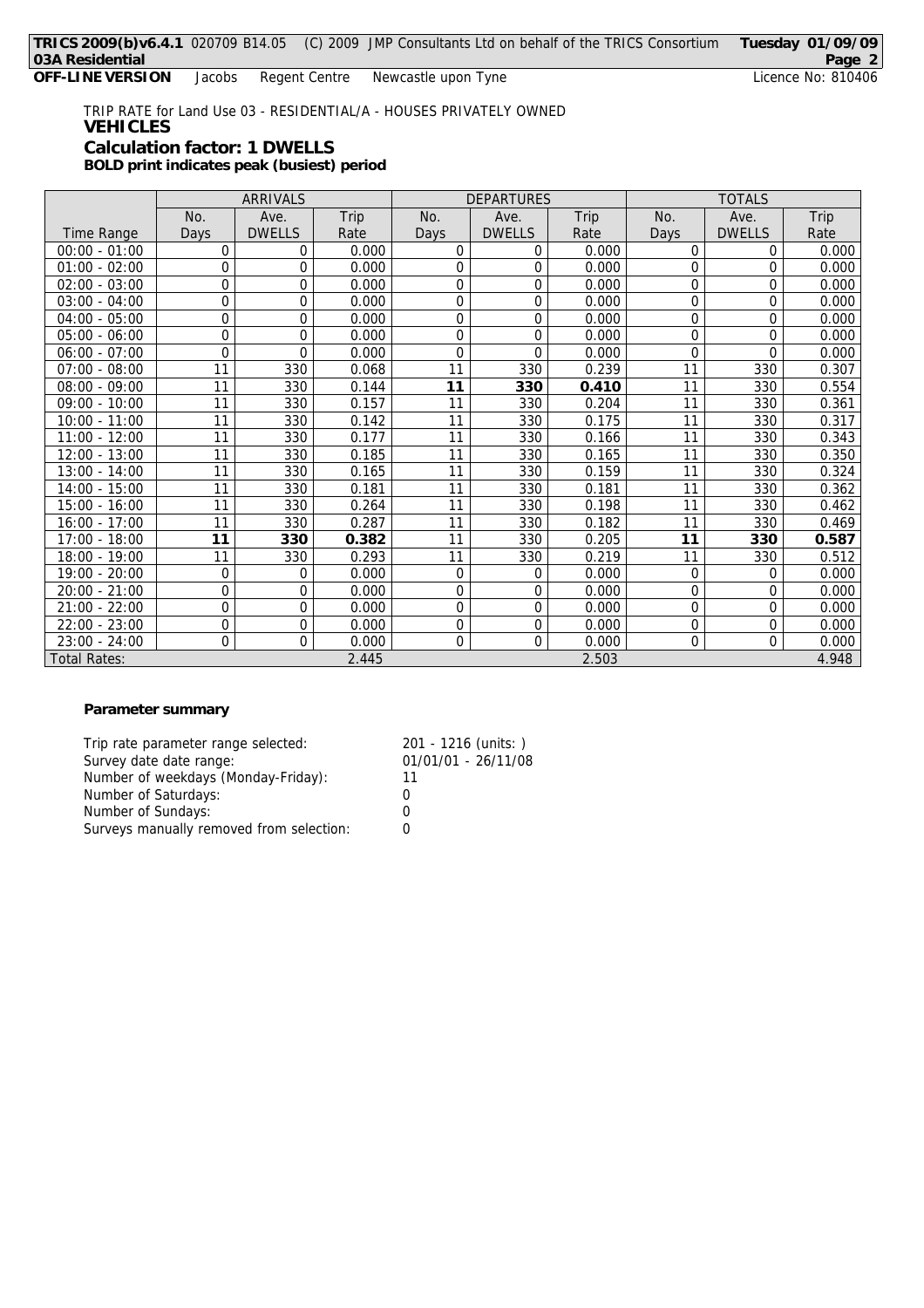| : 06 - HOTEL, FOOD & DRINK<br>Land Use<br>Category : A - HOTELS<br><b>VEHICLES</b> |        |                             |        |  |  |  |
|------------------------------------------------------------------------------------|--------|-----------------------------|--------|--|--|--|
|                                                                                    |        | Selected regions and areas: |        |  |  |  |
| 02                                                                                 |        | <b>SOUTH EAST</b>           |        |  |  |  |
|                                                                                    | КC     | <b>KENT</b>                 | 1 days |  |  |  |
|                                                                                    | SC.    | <b>SURREY</b>               | 1 days |  |  |  |
| 04                                                                                 |        | <b>FAST ANGLIA</b>          |        |  |  |  |
|                                                                                    | CA.    | CAMBRIDGESHIRE              | 1 days |  |  |  |
| 05                                                                                 |        | <b>EAST MIDLANDS</b>        |        |  |  |  |
|                                                                                    | NR.    | <b>NORTHAMPTONSHIRE</b>     | 1 days |  |  |  |
| 06                                                                                 |        | <b>WEST MIDLANDS</b>        |        |  |  |  |
|                                                                                    | WM     | <b>WEST MIDI ANDS</b>       | 1 days |  |  |  |
|                                                                                    | WO –   | <b>WORCESTERSHIRE</b>       | 1 days |  |  |  |
| 08                                                                                 |        | <b>NORTH WEST</b>           |        |  |  |  |
|                                                                                    | CН     | <b>CHESHIRE</b>             | 1 days |  |  |  |
|                                                                                    | GM     | <b>GREATER MANCHESTER</b>   | 1 days |  |  |  |
| 10                                                                                 | WAI FS |                             |        |  |  |  |
|                                                                                    | СF     | CARDIFF                     | 1 days |  |  |  |

**Filtering Stage 2 selection:**

| Parameter: | Gross floor area          |
|------------|---------------------------|
| Range:     | 5700 to 9700 (units: sqm) |

Public Transport Provision:<br>Selection by:

Include all surveys

| Date Range:           | 01/01/01 to 25/11/08 |
|-----------------------|----------------------|
| Salactad survay dave: |                      |

| Selected survey days:                    |                |
|------------------------------------------|----------------|
| Monday                                   | 1 days         |
| Tuesday                                  | 4 days         |
| Wednesday                                | 1 days         |
| Thursday                                 | 1 days         |
| Friday                                   | 2 days         |
| Selected survey types:                   |                |
| Manual count                             | 9 days         |
| Directional ATC Count                    | 0 days         |
| Selected Locations:                      |                |
| <b>Town Centre</b>                       | 2              |
| Edge of Town Centre                      | $\overline{3}$ |
| Neighbourhood Centre (PPS6 Local Centre) | 2              |
| Free Standing (PPS6 Out of Town)         | $\overline{2}$ |
| Selected Location Sub Categories:        |                |
| Built-Up Zone                            | 2              |
| Village                                  | 1              |
| Out of Town                              | 1              |
| No Sub Category                          | 5              |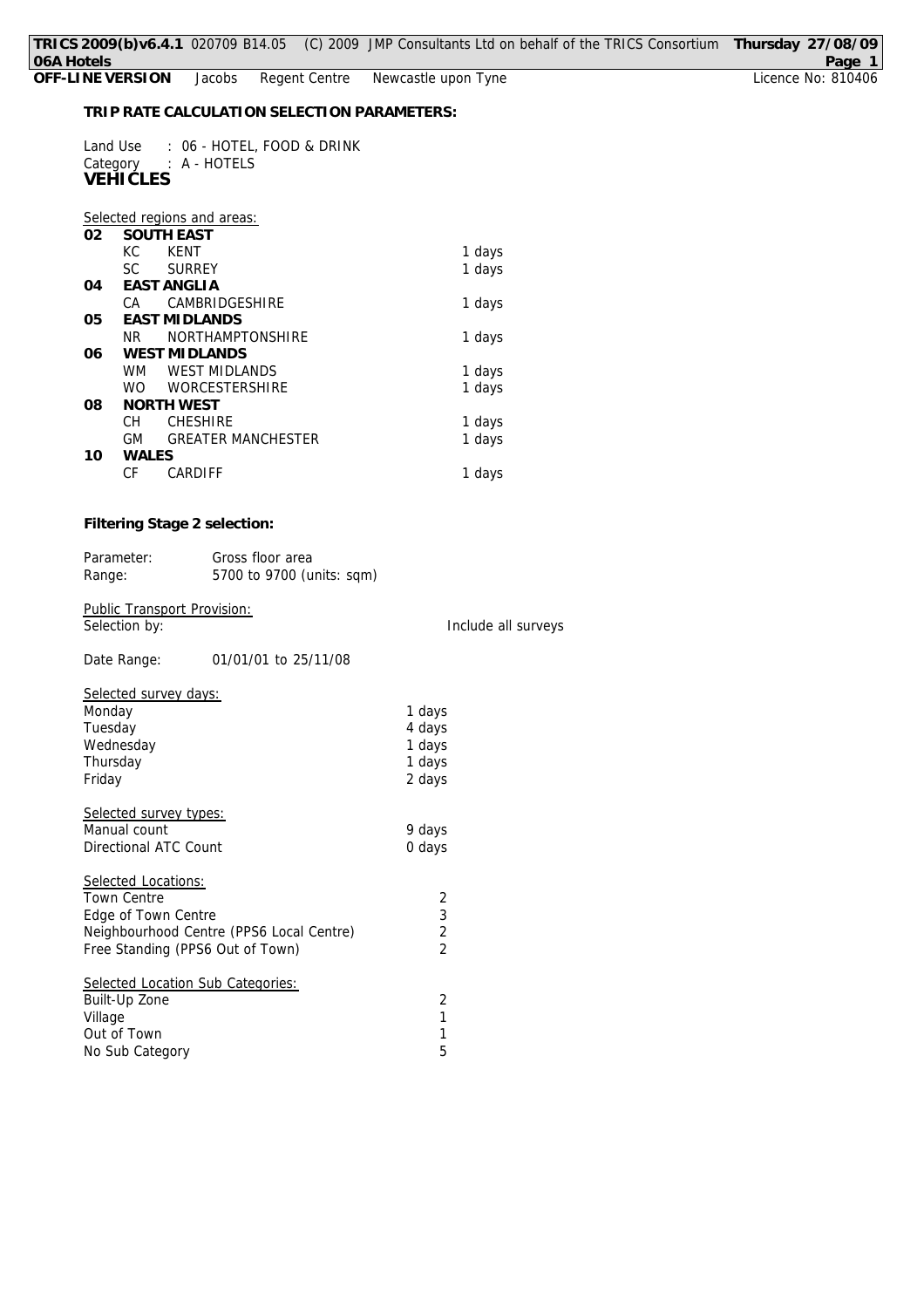TRIP RATE for Land Use 06 - HOTEL, FOOD & DRINK/A - HOTELS **VEHICLES Calculation factor: 100 sqm BOLD print indicates peak (busiest) period**

ARRIVALS DEPARTURES TOTALS No. | Ave. | Trip | No. | Ave. | Trip | No. | Ave. | Trip Time Range | Days | GFA | Rate | Days | GFA | Rate | Days | GFA | Rate 00:00 - 01:00 0 0 0.000 0 0 0.000 0 0 0.000 01:00 - 02:00 0 0 0.000 0 0 0.000 0 0 0.000  $02:00 - 03:00$  0 0 0 0.000 0 0 0.000 0 0.000 0 0.000 03:00 - 04:00 0 0 0.000 0 0 0.000 0 0 0.000 04:00 - 05:00 0 0 0.000 0 0 0.000 0 0 0.000 05:00 - 06:00 0 0 0.000 0 0 0.000 0 0 0.000 06:00 - 07:00 3 7983 0.129 3 7983 0.100 3 7983 0.229 07:00 - 08:00 9 7257 0.155 9 7257 0.184 9 7257 0.339 08:00 - 09:00 9 7257 0.299 9 7257 0.296 9 7257<br>09:00 - 10:00 9 7257 0.263 9 7257 0.207 9 7257 09:00 - 10:00 9 7257 0.263 9 7257 0.207 9 7257 0.470 10:00 - 11:00 9 7257 0.149 9 7257 0.149 9 7257 0.298 11:00 - 12:00 9 7257 0.182 9 7257 0.165 9 7257 0.347 12:00 - 13:00 9 7257 0.201 9 7257 0.199 9 7257 0.400 13:00 - 14:00 9 7257 0.171 9 7257 0.159 9 7257 0.330 14:00 - 15:00 | 9 | 7257 | 0.199 | 9 | 7257 | 0.196 | 9 | 7257 | 0.395 15:00 - 16:00 9 7257 0.214 9 7257 0.254 9 7257 0.468 16:00 - 17:00 9 7257 0.199 9 7257 0.247 9 7257 0.446 17:00 - 18:00 9 7257 0.276 9 7257 0.273 9 7257 0.549 18:00 - 19:00 9 7257 0.308 9 7257 0.214 9 7257 0.522 19:00 - 20:00 **6 7291 0.359** 6 7291 0.256 **6 7291 0.615** 20:00 - 21:00 6 7291 0.222 6 7291 0.187 6 7291 0.409 21:00 - 22:00 5 7164 0.165 5 7164 0.195 5 7164 0.360 22:00 - 23:00 2 7850 0.217 **2 7850 0.318** 2 7850 0.535 23:00 - 24:00 2 7850 0.051 2 7850 0.134 2 7850 0.185 Total Rates: 3.759 3.733 7.492

### **Parameter summary**

Trip rate parameter range selected: 5700 - 9700 (units: sqm) Survey date date range: 01/01/01 - 25/11/08 Number of weekdays (Monday-Friday): 9 Number of Saturdays: 0 Number of Sundays: 0 Surveys manually removed from selection: 0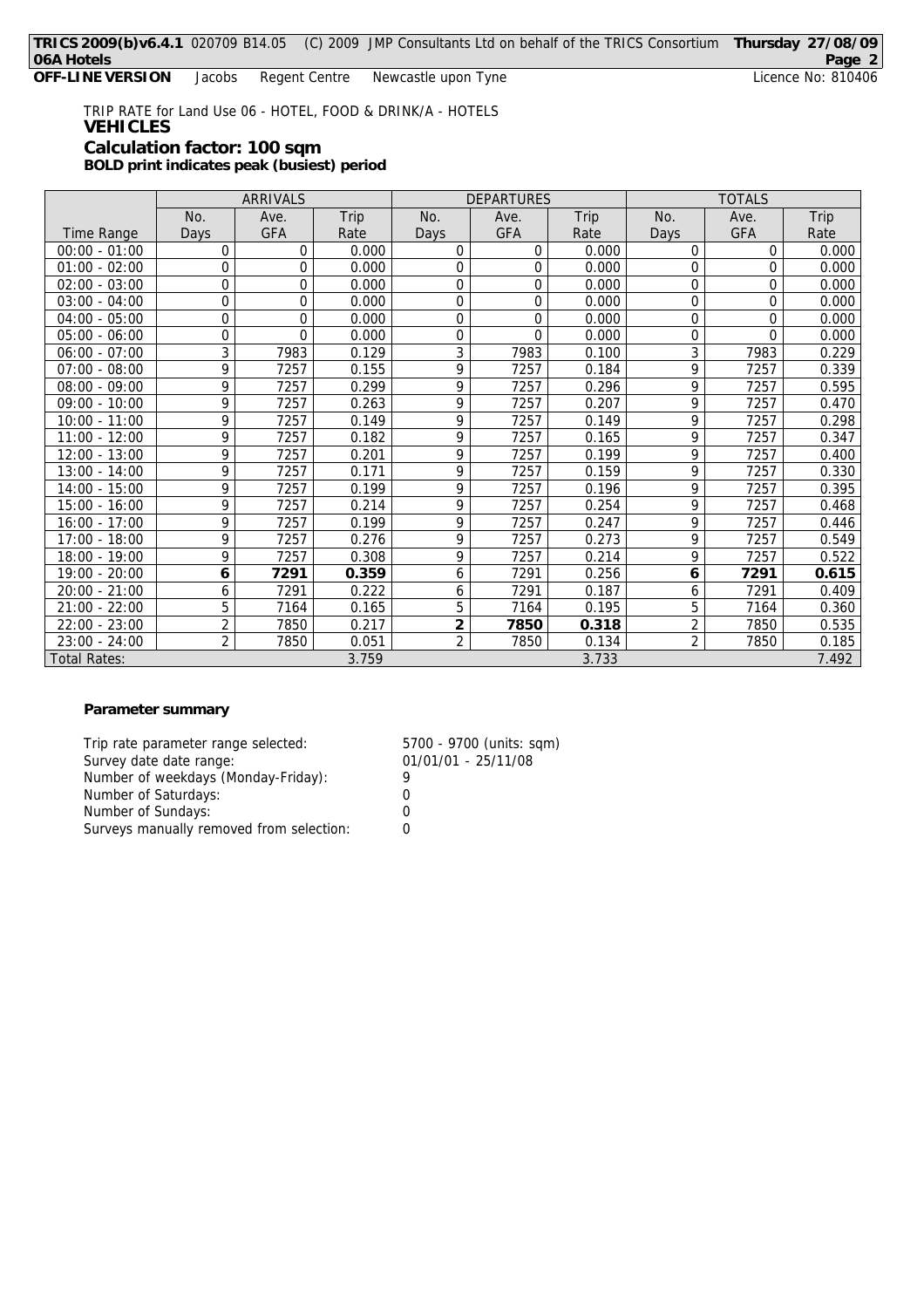Jacobs Regent Centre Newcastle upon Tyne

**TRIP RATE CALCULATION SELECTION PARAMETERS:**

| Land Use : 06 - HOTEL, FOOD & DRINK<br>Category<br>: C - PUB/RESTAURANT<br>VEHIČLES |                     |
|-------------------------------------------------------------------------------------|---------------------|
| Selected regions and areas:<br><b>SOUTH EAST</b><br>02                              |                     |
| EX<br><b>ESSEX</b>                                                                  | 1 days              |
| НC<br><b>HAMPSHIRE</b>                                                              | 1 days              |
| SOUTH WEST<br>03<br>CW CORNWALL                                                     |                     |
| <b>EAST MIDLANDS</b><br>05                                                          | 1 days              |
| NT<br>NOTTINGHAMSHIRE                                                               | 1 days              |
| <b>WEST MIDLANDS</b><br>06                                                          |                     |
| SH SHROPSHIRE                                                                       | 1 days              |
| <b>WO</b><br>WORCESTERSHIRE                                                         | 1 days              |
| YORKSHIRE & NORTH LINCOLNSHIRE<br>07                                                |                     |
| NO NORTH LINCOLNSHIRE                                                               | 1 days              |
| 09<br><b>NORTH</b><br>TV TEES VALLEY                                                |                     |
|                                                                                     | 1 days              |
| Filtering Stage 2 selection:                                                        |                     |
| Parameter:<br>Gross floor area<br>112 to 2384 (units: sqm)<br>Range:                |                     |
| Public Transport Provision:<br>Selection by:                                        | Include all surveys |
| Date Range:<br>01/01/01 to 18/10/08                                                 |                     |
| Selected survey days:<br>Friday                                                     | 8 days              |
| Selected survey types:<br>Manual count<br>Directional ATC Count                     | 8 days<br>0 days    |
|                                                                                     |                     |
| Selected Locations:                                                                 |                     |
| Suburban Area (PPS6 Out of Centre)                                                  | 5                   |
| Edge of Town                                                                        | 2<br>1              |
| Neighbourhood Centre (PPS6 Local Centre)                                            |                     |
| Selected Location Sub Categories:                                                   |                     |
| Residential Zone                                                                    | 2                   |
| No Sub Category                                                                     | 6                   |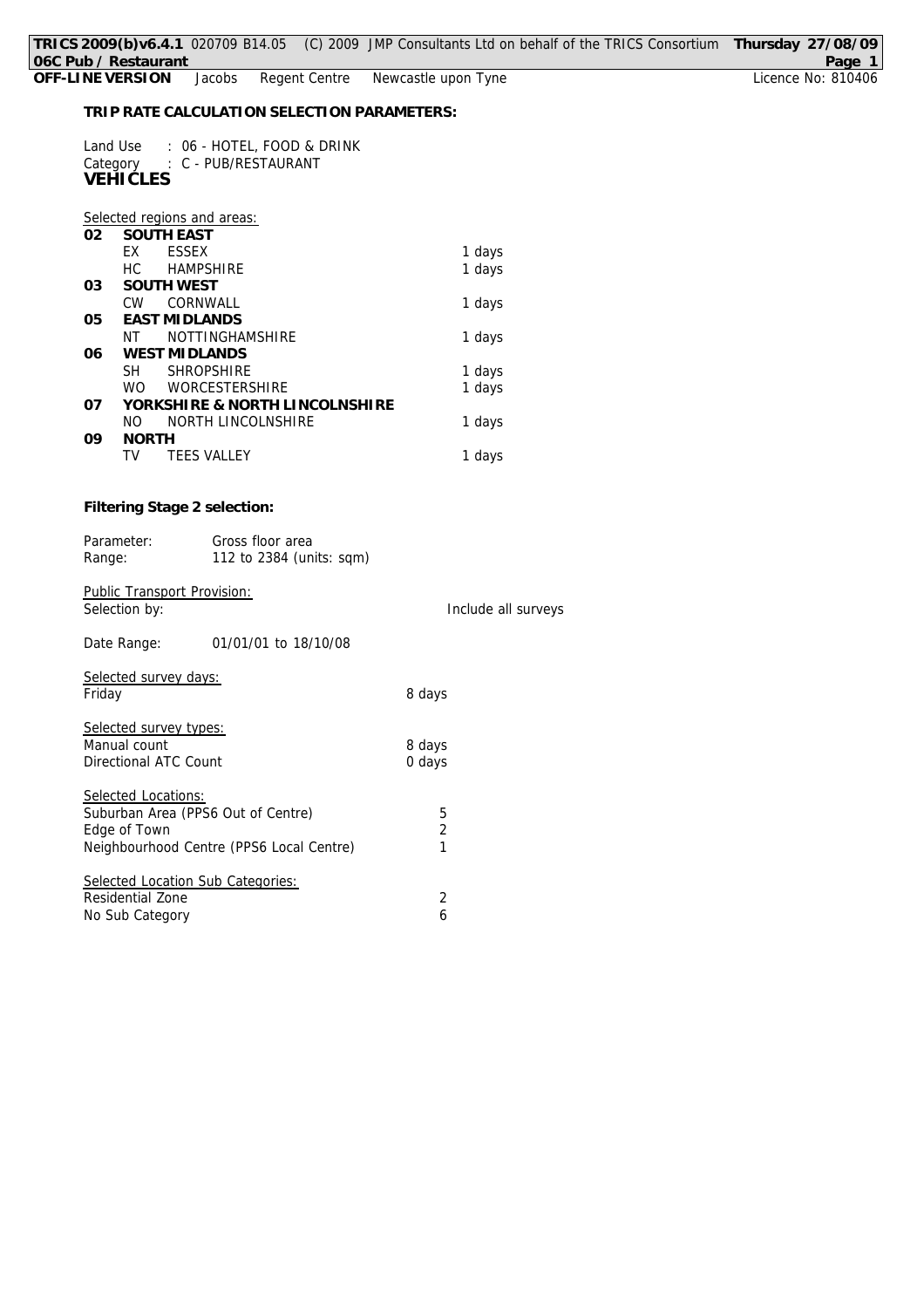TRIP RATE for Land Use 06 - HOTEL, FOOD & DRINK/C - PUB/RESTAURANT **VEHICLES Calculation factor: 100 sqm BOLD print indicates peak (busiest) period**

|                     | ARRIVALS |            |        | <b>DEPARTURES</b> |            |        | <b>TOTALS</b> |          |        |
|---------------------|----------|------------|--------|-------------------|------------|--------|---------------|----------|--------|
|                     | No.      | Ave.       | Trip   | No.               | Ave.       | Trip   | No.           | Ave.     | Trip   |
| <b>Time Range</b>   | Days     | <b>GFA</b> | Rate   | Days              | <b>GFA</b> | Rate   | Days          | GFA      | Rate   |
| $00:00 - 01:00$     | 0        | 0          | 0.000  | 0                 | 0          | 0.000  | 0             | 0        | 0.000  |
| $01:00 - 02:00$     | 0        | 0          | 0.000  | 0                 | 0          | 0.000  | 0             | $\Omega$ | 0.000  |
| $02:00 - 03:00$     | 0        | 0          | 0.000  | 0                 | 0          | 0.000  | 0             | $\Omega$ | 0.000  |
| $03:00 - 04:00$     | 0        | 0          | 0.000  | 0                 | 0          | 0.000  | $\Omega$      | $\Omega$ | 0.000  |
| $04:00 - 05:00$     | 0        | 0          | 0.000  | 0                 | 0          | 0.000  | 0             | $\Omega$ | 0.000  |
| $05:00 - 06:00$     | 0        | 0          | 0.000  | $\overline{0}$    | 0          | 0.000  | 0             | $\Omega$ | 0.000  |
| $06:00 - 07:00$     | 0        | $\Omega$   | 0.000  | 0                 | 0          | 0.000  | 0             | $\Omega$ | 0.000  |
| $07:00 - 08:00$     | 0        | 0          | 0.000  | 0                 | 0          | 0.000  | 0             | 0        | 0.000  |
| $08:00 - 09:00$     | 0        | 0          | 0.000  | 0                 | 0          | 0.000  | 0             | $\Omega$ | 0.000  |
| $09:00 - 10:00$     | 0        | $\Omega$   | 0.000  | 0                 | 0          | 0.000  | 0             | $\Omega$ | 0.000  |
| $10:00 - 11:00$     | 7        | 978        | 0.380  | 7                 | 978        | 0.204  | 7             | 978      | 0.584  |
| $11:00 - 12:00$     | 8        | 925        | 1.555  | 8                 | 925        | 0.635  | 8             | 925      | 2.190  |
| $12:00 - 13:00$     | 8        | 925        | 3.313  | 8                 | 925        | 1.717  | 8             | 925      | 5.030  |
| $13:00 - 14:00$     | 8        | 925        | 2.488  | 8                 | 925        | 2.880  | 8             | 925      | 5.368  |
| 14:00 - 15:00       | 8        | 925        | 1.650  | 8                 | 925        | 2.691  | 8             | 925      | 4.341  |
| 15:00 - 16:00       | 8        | 925        | 1.474  | 8                 | 925        | 1.609  | 8             | 925      | 3.083  |
| $16:00 - 17:00$     | 8        | 925        | 2.028  | 8                 | 925        | 1.366  | 8             | 925      | 3.394  |
| $17:00 - 18:00$     | 8        | 925        | 3.110  | 8                 | 925        | 2.258  | 8             | 925      | 5.368  |
| 18:00 - 19:00       | 8        | 925        | 2.812  | 8                 | 925        | 2.610  | 8             | 925      | 5.422  |
| $19:00 - 20:00$     | 8        | 925        | 2.961  | 8                 | 925        | 2.474  | 8             | 925      | 5.435  |
| $20:00 - 21:00$     | 8        | 925        | 1.893  | 8                 | 925        | 2.299  | 8             | 925      | 4.192  |
| $21:00 - 22:00$     | 8        | 925        | 1.379  | 8                 | 925        | 2.258  | 8             | 925      | 3.637  |
| $22:00 - 23:00$     | 8        | 925        | 0.663  | 8                 | 925        | 1.650  | 8             | 925      | 2.313  |
| $23:00 - 24:00$     | 8        | 925        | 0.243  | 8                 | 925        | 1.420  | 8             | 925      | 1.663  |
| <b>Total Rates:</b> |          |            | 25.949 |                   |            | 26.071 |               |          | 52.020 |

**Parameter summary**

Trip rate parameter range selected: 112 - 2384 (units: sqm)<br>Survey date date range: 01/01/01 - 18/10/08 Survey date date range: Number of weekdays (Monday-Friday): 8<br>Number of Saturdays: 0 Number of Saturdays: Number of Sundays: 0 Surveys manually removed from selection: 0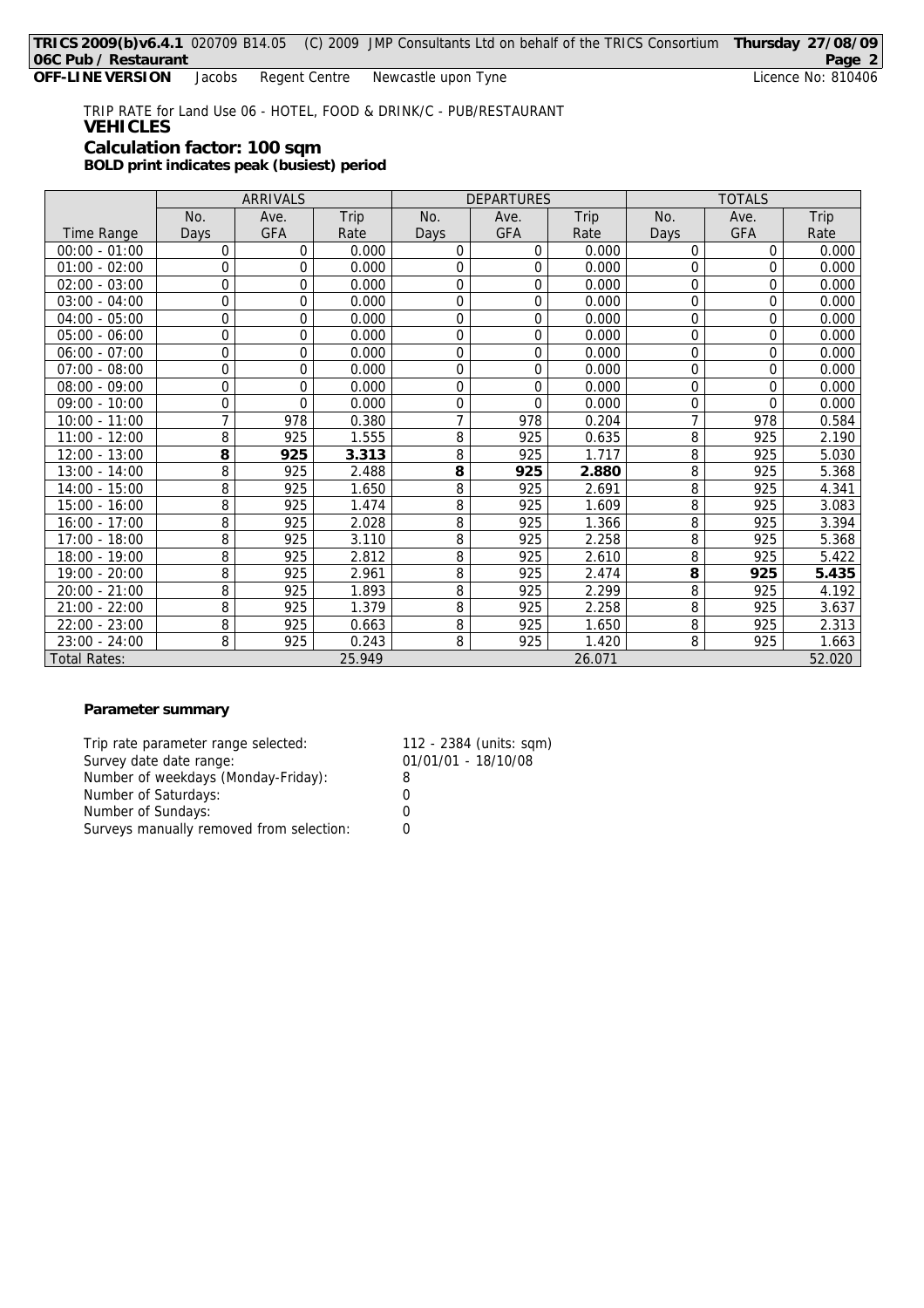Land Use : 07 - LEISURE Category : C - LEISURE CENTRE **VEHICLES**

# *Selected regions and areas:*

| 02 | <b>SOUTH EAST</b> |                           |        |  |  |  |
|----|-------------------|---------------------------|--------|--|--|--|
|    | W.S.              | <b>WEST SUSSEX</b>        | 1 days |  |  |  |
| 03 | <b>SOUTH WEST</b> |                           |        |  |  |  |
|    | GS                | <b>GLOUCESTERSHIRE</b>    | 1 days |  |  |  |
| 06 |                   | <b>WEST MIDLANDS</b>      |        |  |  |  |
|    | WO.               | <b>WORCESTERSHIRE</b>     | 1 days |  |  |  |
| 08 | NORTH WEST        |                           |        |  |  |  |
|    | GM.               | <b>GREATER MANCHESTER</b> | 1 days |  |  |  |
|    | MS.               | <b>MERSEYSIDE</b>         | 1 days |  |  |  |
| 09 | <b>NORTH</b>      |                           |        |  |  |  |
|    | СB                | <b>CUMBRIA</b>            | 1 days |  |  |  |
|    |                   |                           |        |  |  |  |

## **Filtering Stage 2 selection:**

| Parameter: | Gross floor area           |
|------------|----------------------------|
| Range:     | 5000 to 17000 (units: sqm) |

Public Transport Provision: Selection by: Selection by: Selection by: Include all surveys

# Date Range: 01/01/01 to 16/10/08

| Selected survey days:             |                |
|-----------------------------------|----------------|
| Monday                            | 1 days         |
| Tuesday                           | 1 days         |
| Wednesday                         | 3 days         |
| Friday                            | 1 days         |
| Selected survey types:            |                |
| Manual count                      | 6 days         |
| Directional ATC Count             | 0 days         |
| Selected Locations:               |                |
| Edge of Town Centre               | 2              |
| Edge of Town                      | 4              |
| Selected Location Sub Categories: |                |
| Residential Zone                  | 2              |
| Built-Up Zone                     | 2              |
| No Sub Category                   | $\overline{2}$ |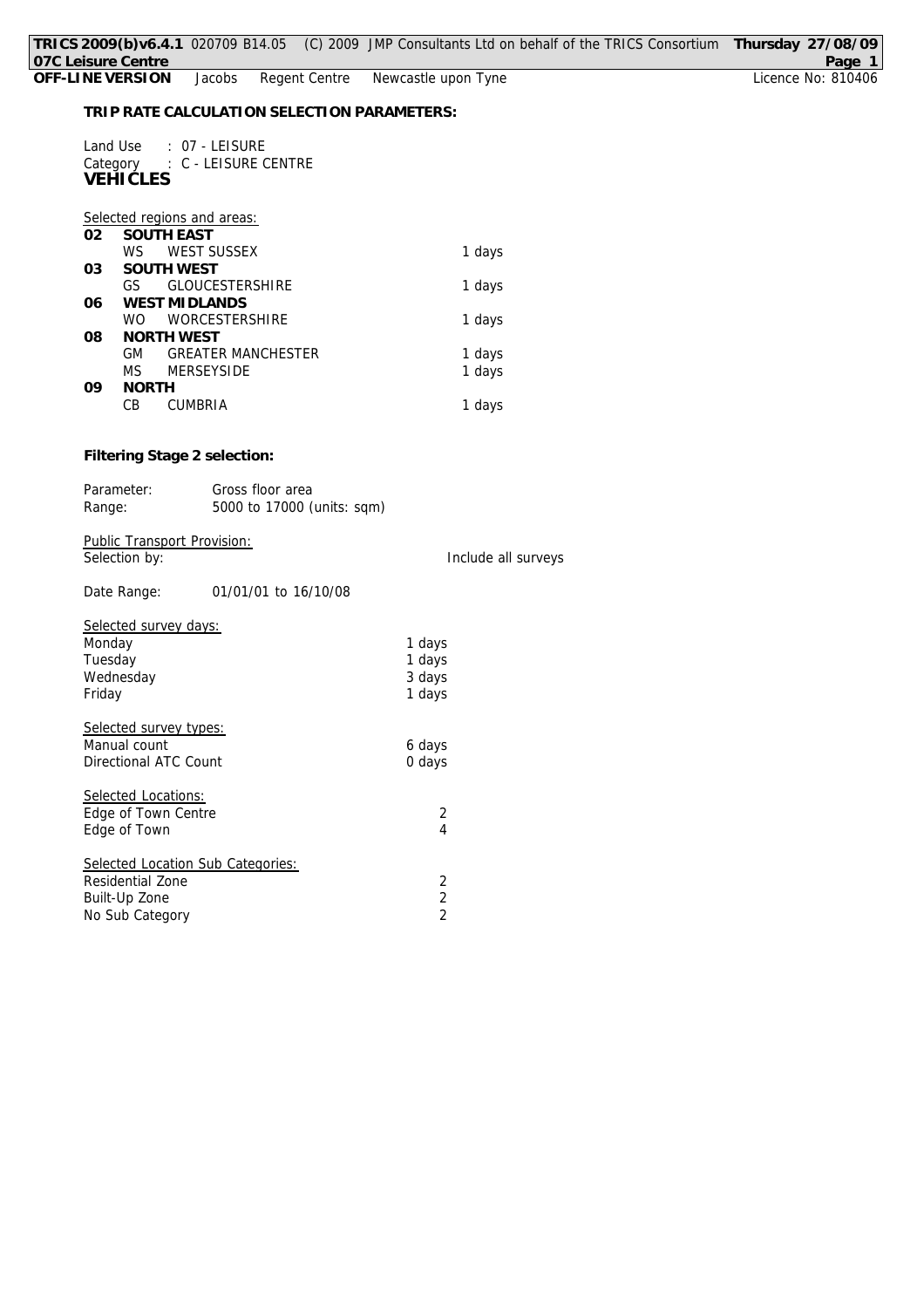**OFF-LINE VERSION** Jacobs Regent Centre Newcastle upon Tyne **Licence No: 810406** Licence No: 810406

TRIP RATE for Land Use 07 - LEISURE/C - LEISURE CENTRE **VEHICLES Calculation factor: 100 sqm BOLD print indicates peak (busiest) period**

ARRIVALS DEPARTURES TOTALS No. | Ave. | Trip | No. | Ave. | Trip | No. | Ave. | Trip Time Range | Days | GFA | Rate | Days | GFA | Rate | Days | GFA | Rate 00:00 - 01:00 0 0 0.000 0 0 0.000 0 0 0.000 01:00 - 02:00 0 0 0.000 0 0 0.000 0 0 0.000  $02:00 - 03:00$  0 0 0.000 0 0 0.000 0 0.000 0 0.000 0 0.000 03:00 - 04:00 0 0 0.000 0 0 0.000 0 0 0.000 04:00 - 05:00 0 0 0.000 0 0 0.000 0 0 0.000 05:00 - 06:00 0 0 0.000 0 0 0.000 0 0 0.000 06:00 - 07:00 | 2 | 12500 | 0.180 | 2 | 12500 | 0.016 | 2 | 12500 | 0.196  $07:00 - 08:00$  6 8308 0.510 6 8308 0.171 6 8308 0.681 08:00 - 09:00 6 8308 0.538 6 8308 0.455 6 8308 0.993 09:00 - 10:00 6 8308 0.754 6 8308 0.399 6 8308 1.153  $10:00 - 11:00$  6 8308 0.459 6 8308 0.449 6 8308 11:00 - 12:00 6 8308 0.361 6 8308 0.485 6 8308 0.846 12:00 - 13:00 6 8308 0.463 6 8308 0.421 6 8308 0.884 13:00 - 14:00 6 8308 0.496 6 8308 0.510 6 8308 1.006 14:00 - 15:00 6 8308 0.445 6 8308 0.490 6 8308 0.935 15:00 - 16:00 6 8308 0.806 6 8308 0.620 6 8308 1.426 16:00 - 17:00 6 8308 1.083 6 8308 0.831 6 8308 1.914 17:00 - 18:00 6 8308 1.515 6 8308 1.180 6 8308 2.695 18:00 - 19:00 **6 8308 1.705** 6 8308 1.507 **6 8308 3.212** 19:00 - 20:00 6 8308 1.465 **6 8308 1.563** 6 8308 3.028 20:00 - 21:00 6 8308 0.666 6 8308 1.348 6 8308 2.014 21:00 - 22:00 6 8308 0.183 6 8308 0.859 6 8308 1.042  $22:00 - 23:00$  0 0 0 0.000 0 0 0.000 0 0.000 0 0.000 23:00 - 24:00 0 0 0.000 0 0 0.000 0 0 0.000 Total Rates: 1 1.629 1 1.304 2 2.933

**Parameter summary**

Trip rate parameter range selected: 5000 - 17000 (units: sqm) Survey date date range: 01/01/01 - 16/10/08 Number of weekdays (Monday-Friday): 6 Number of Saturdays: 0 Number of Sundays: 0 Surveys manually removed from selection: 0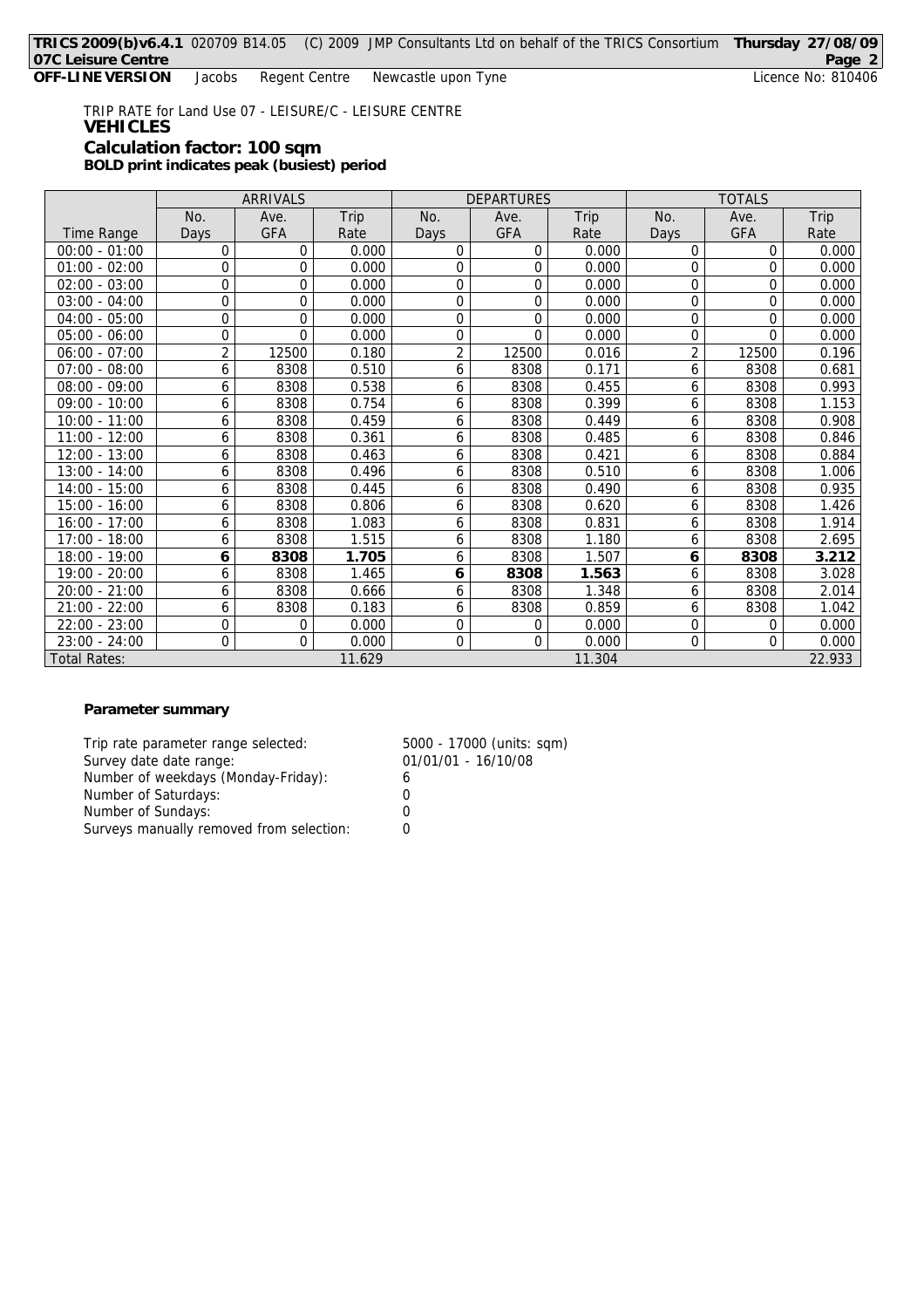Include all surveys

**TRIP RATE CALCULATION SELECTION PARAMETERS:**

| Land Use        | $: 14$ - CAR SHOW ROOMS       |
|-----------------|-------------------------------|
| <b>VEHICLES</b> | Category : A - CAR SHOW ROOMS |
|                 |                               |

|    |                                | Selected regions and areas: |        |  |  |
|----|--------------------------------|-----------------------------|--------|--|--|
| 03 |                                | <b>SOUTH WEST</b>           |        |  |  |
|    | WI                             | <b>WILTSHIRE</b>            | 1 days |  |  |
| 04 | EAST ANGLIA                    |                             |        |  |  |
|    | CA.                            | CAMBRIDGESHIRE              | 1 days |  |  |
| 05 | <b>FAST MIDI ANDS</b>          |                             |        |  |  |
|    | I F                            | <b>LEICESTERSHIRE</b>       | 2 days |  |  |
|    | NR.                            | <b>NORTHAMPTONSHIRE</b>     | 1 days |  |  |
| 06 | <b>WEST MIDLANDS</b>           |                             |        |  |  |
|    | WМ                             | <b>WEST MIDLANDS</b>        | 1 days |  |  |
| 07 | YORKSHIRE & NORTH LINCOLNSHIRE |                             |        |  |  |
|    | ΝY                             | NORTH YORKSHIRE             | 2 days |  |  |
| 08 | <b>NORTH WEST</b>              |                             |        |  |  |
|    | GM                             | <b>GREATER MANCHESTER</b>   | 1 days |  |  |
|    | I C                            | LANCASHIRE                  | 1 days |  |  |
| 09 | NORTH                          |                             |        |  |  |
|    | TV                             | <b>TEES VALLEY</b>          | 3 days |  |  |

**Filtering Stage 2 selection:**

| Parameter: | Site area                  |
|------------|----------------------------|
| Range:     | 0.50 to 2.00 (units: hect) |

Public Transport Provision:<br>Selection by:

Date Range: 01/01/01 to 26/11/08

| <b>Selected survey days:</b>             |         |
|------------------------------------------|---------|
| Monday                                   | 1 days  |
| Tuesday                                  | 4 days  |
| Wednesday                                | 2 days  |
| Thursday                                 | 2 days  |
| Friday                                   | 4 days  |
| Selected survey types:                   |         |
| Manual count                             | 13 days |
| Directional ATC Count                    | 0 days  |
| Selected Locations:                      |         |
| Edge of Town Centre                      | 1       |
| Suburban Area (PPS6 Out of Centre)       | 4       |
| Edge of Town                             | 7       |
| Neighbourhood Centre (PPS6 Local Centre) | 1       |
| Selected Location Sub Categories:        |         |
| Industrial Zone                          | 5       |
| Commercial Zone                          | 2       |
| Residential Zone                         | 2       |
| Built-Up Zone                            | 1       |
| Village                                  | 1       |
| No Sub Category                          | 2       |